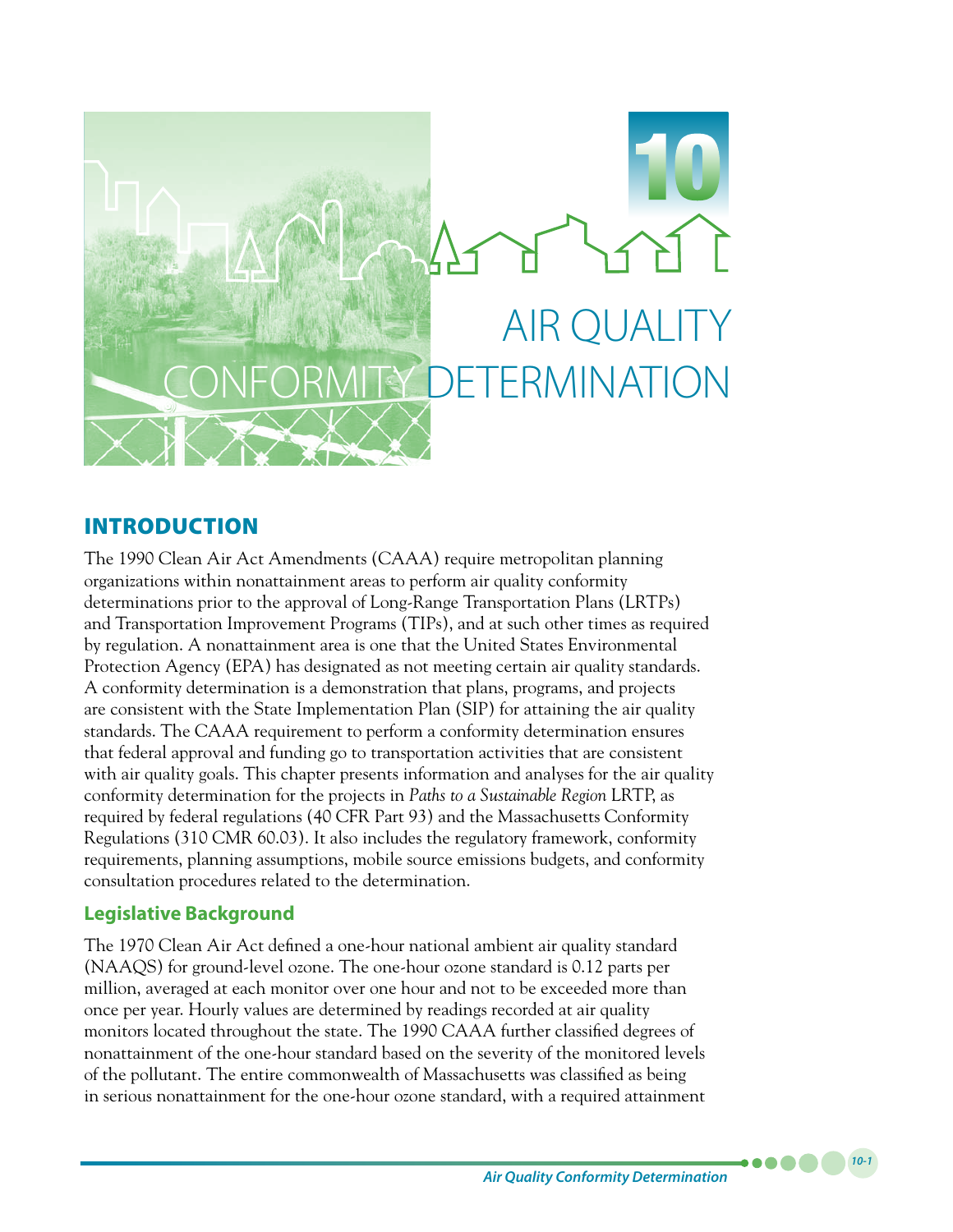date of 1999. The attainment date was later extended, first to 2003 and a second time to 2007.

In 1997, the EPA proposed a new, eight-hour ozone standard that replaced the onehour standard, effective June 15, 2005. Scientific information had shown that ozone could affect human health at lower levels, and over longer exposure times than one hour. The new standard was challenged in court, and after a lengthy legal battle, the courts upheld it. It was finalized in June 2004. The eight-hour standard is 0.08 parts per million, averaged over eight hours and not to be exceeded more than once per year. Nonattainment areas were again further classified based on the severity of the eight-hour values. Massachusetts as a whole was classified as being in moderate nonattainment for the eight-hour standard, but it was separated into two nonattainment areas—Eastern Massachusetts and Western Massachusetts.



The Eastern Massachusetts Ozone Nonattainment Area includes all of Barnstable, Bristol, Dukes, Essex, Middlesex, Nantucket, Norfolk, Suffolk, and Worcester counties. With this nonattainment classification, the CAAA requires the Commonwealth to reduce its emissions of volatile organic compounds (VOCs) and nitrogen oxides (NOx), the two major precursors to ozone formation, to achieve attainment of the eight-hour ozone standard by 2009.

In addition, on April 1, 1996, the cities of Boston, Cambridge, Chelsea, Everett, Malden, Medford, Quincy, Revere, and Somerville were classified as being in attainment for carbon monoxide (CO). As part of the LRTP, an air quality conformity analysis must still be completed for these

communities, as they have a carbon monoxide maintenance plan approved as part of the SIP. The 2010 CO motor vehicle emission budget established for the Boston CO attainment area with a maintenance plan is 228.33 tons of CO per winter day.

As of April 22, 2002, the community of Waltham was redesignated as being in attainment for CO, with an EPA-approved limited-maintenance plan. In areas with approved limited-maintenance plans, federal actions requiring conformity determinations under the transportation conformity rule are considered to satisfy the "budget test" (as budgets are treated as not constraining in these areas for the length of the initial maintenance period). Any requirements for future "project-level" conformity determinations for projects located within this community will continue to use a "hotspot" analysis to ensure that any new transportation projects in this CO attainment area do not cause or contribute to CO nonattainment.

On January 31, 2008, the Massachusetts Department of Environmental Protection (DEP) submitted to the EPA a revision of the Massachusetts SIP that included a revised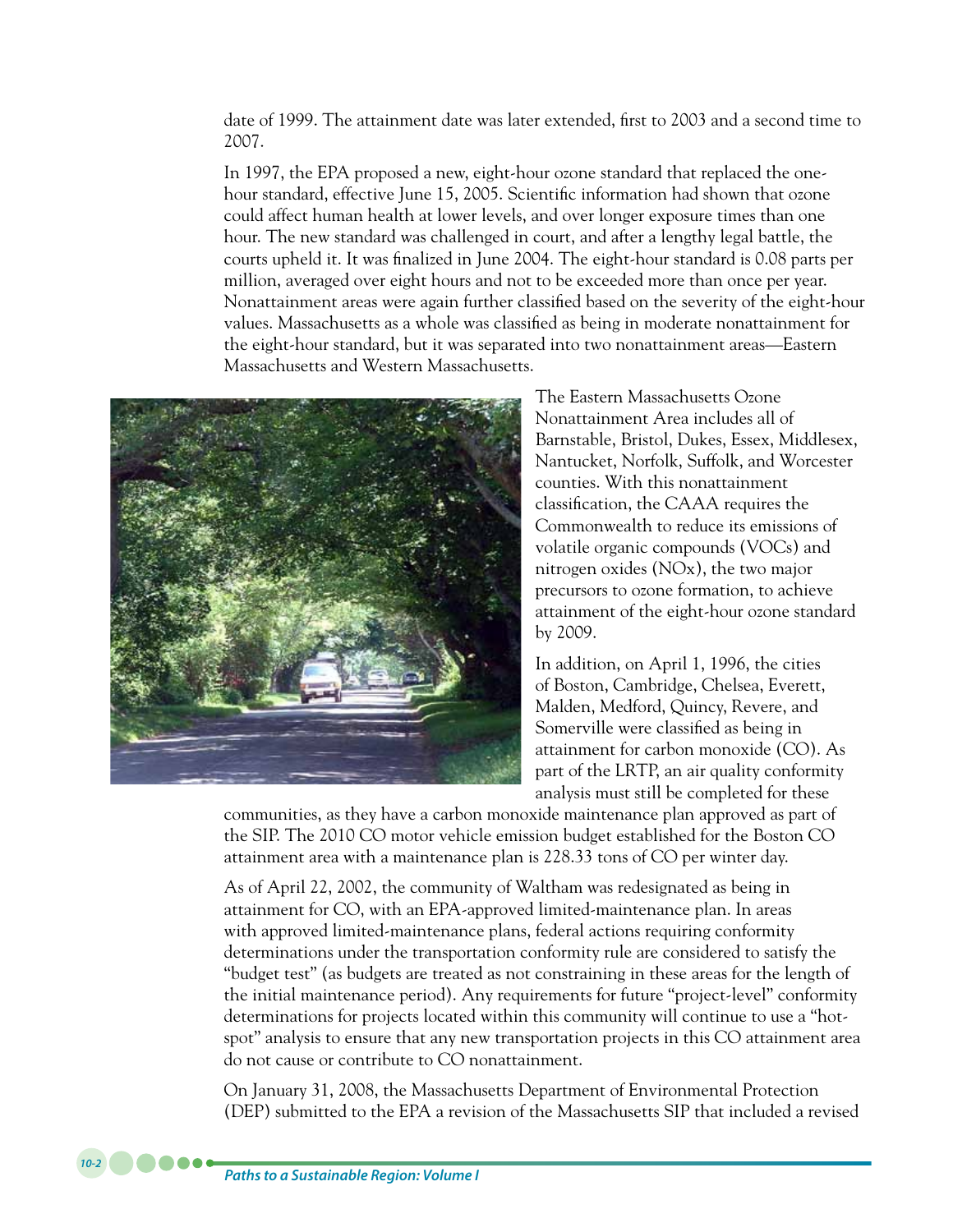eight-hour ozone attainment demonstration for Eastern Massachusetts. This SIP revision included a 2009 mobile-source emission budget for VOC and NOx emissions in the Eastern Massachusetts Ozone Nonattainment Area. The EPA found the eight-hour budget adequate for conformity purposes on March 18, 2008. The Boston Region MPO must show conformity with this eight-hour budget.

# **Conformity Regulations**

Designated MPOs are required to perform conformity determinations by ozone nonattainment area for their LRTPs and TIPs. Section 176 of the CAAA defines conformity to a State Implementation Plan to mean conformity to the plan's purpose of eliminating or reducing the severity and number of violations of the NAAQS and achieving expeditious attainment of the standards. The Boston Region MPO must certify with regard to the activities outlined in the LRTP and TIP that:

- None will cause or contribute to any new violation of any standard in any area.
- None will increase the frequency or severity of any existing violation of any standard in any area.
- None will delay the timely attainment of any standard or any required interim emission reductions or other milestones in any area.

The EPA issued final conformity regulations in the November 24, 1993, *Federal Register*, and DEP issued conformity regulations effective December 30, 1994. They set forth requirements for determining conformity of LRTPs, TIPs, and individual projects. The federal conformity regulations were amended several times through August 2010. The components of the required conformity analysis are listed below and are explained in detail subsequently.

# *Conformity Criteria*

- Horizon years
- Latest planning assumptions
- Latest emission model used
- Timely implementation of transportation control measures (TCMs)
- Conformity in accordance with the consultation procedures and SIP revisions
- Public participation procedures
- **Financially constrained document**

# *Procedures for Determining Regional Transportation Emissions*

# The Conformity Test

- Consistent with emission budgets set forth in SIP
- Contributes to reductions in CO nonattainment areas

This conformity determination will show the consistency of the LRTP with the 2009 mobile-source emission budget for VOC and NOx in the Eastern Massachusetts Ozone

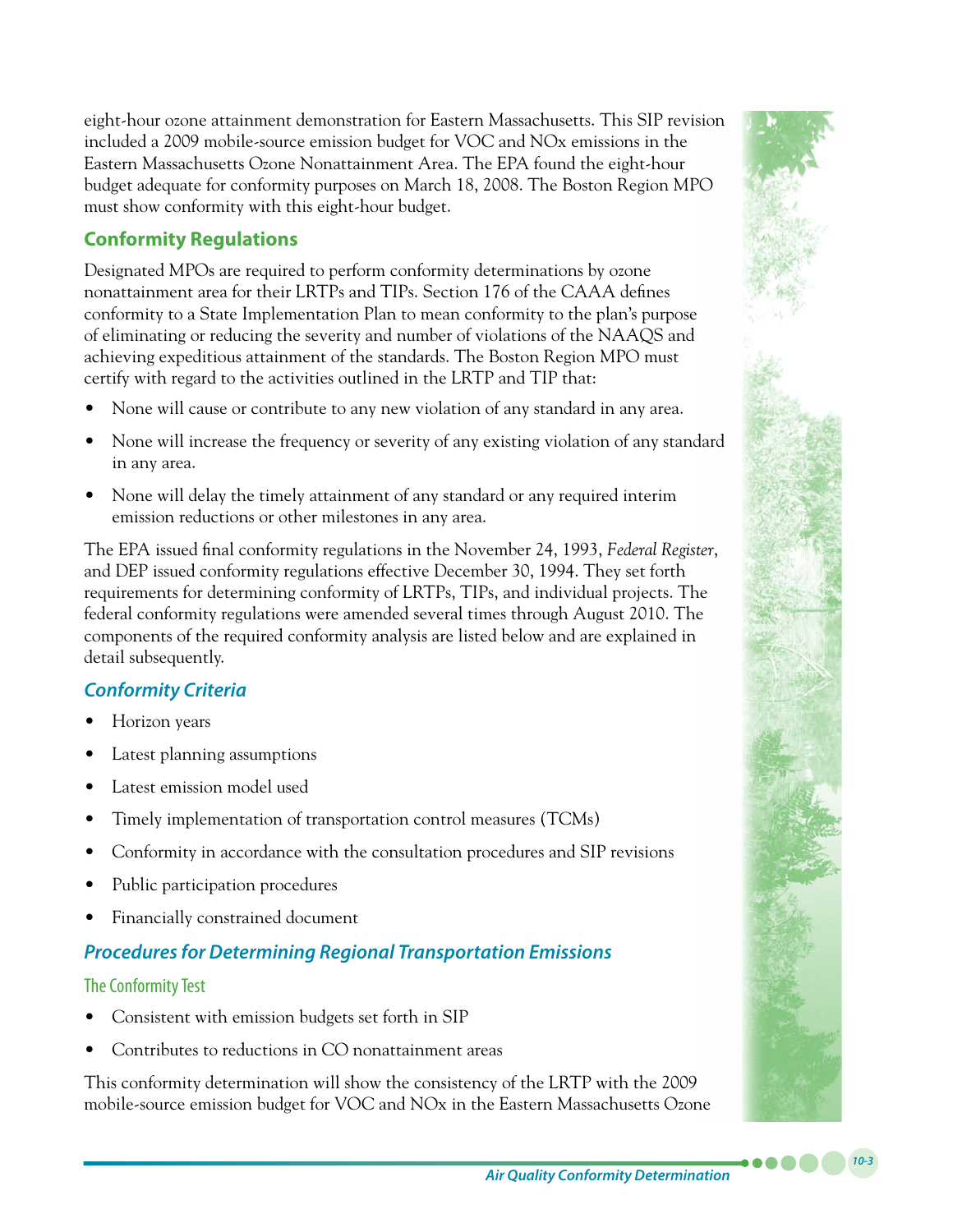

Nonattainment Area and with the CO emission budget for the Boston, Cambridge, Chelsea, Everett, Malden, Medford, Quincy, Revere, and Somerville maintenance area.

# **CONFORMITY** DETERMINATION CRITERIA

This conformity determination has been prepared in accordance with 40 CFR Part 93, Transportation Conformity Rule Amendments: Flexibility and Streamlining: Final Rule. It shows that the LRTP has been prepared following all the guidelines and requirements of the Rule.

# **Horizon Year Requirements**

The horizon years for regional model analysis have been established following 40 CFR 93.106(a) of the Federal Conformity

Regulations. The years for which emissions are calculated are shown below.

- 2010 Milestone Year: This year is currently being used as the base year for calculation of emission reductions of VOCs and NOx.
- 2016 Milestone Year and Analysis Year: This year is used to show conformity with the CO budget in the Boston nonattainment area and the 2009 ozone budget in Eastern Massachusetts.
- 2020 Analysis Year
- 2025 Analysis Year
- 2035 Horizon Year: Last forecast year of the LRTP

### **Latest Planning Assumptions**

Section 93.110 of the Federal Conformity Regulations outlines the requirements for the most recent planning assumptions that must be in place at the time of the conformity determination. Assumptions must be derived from current estimates and future projections of population, household, employment, travel, and congestion data developed by the MPO. Analysis for the LRTP is based on U.S. census data and information obtained from the Metropolitan Area Planning Council (MAPC), the Massachusetts Department of Transportation (MassDOT), and other sources. The following is a list of the sources of data used for model calibration in this analysis:

- Population, households, and household size: Year 2009 data at a community level received from the U.S. Census Bureau. Community to TAZ-level distribution based on 2000 Census allocation.
- Employment: The Central Transportation Planning Staff's Eastern Massachusetts Site-Level Employment Database for 2009, finalized in 2010.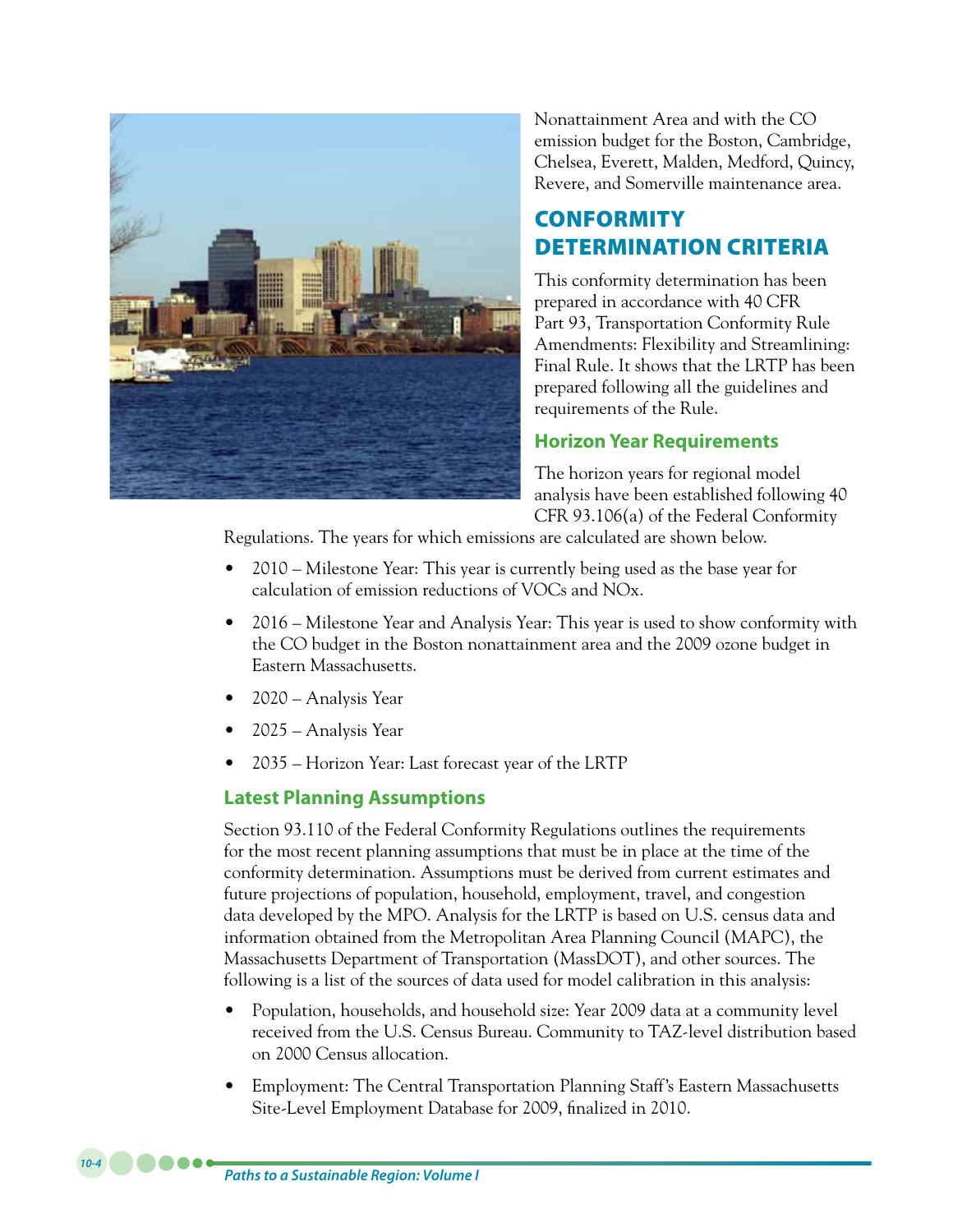- Household income, resident workers, and vehicle ownership: The data from Summary File 3 data for Massachusetts from the 2000 U.S. Census of Population and Housing were interpolated to produce year 2009 data.
- Household workers: The year 2009 data were arrived at by interpolating Census Transportation Planning Package Part 1 for Massachusetts from the 2000 U.S. Census of Population and Housing.
- Traffic volumes: MassDOT 2008–09 Traffic Volumes for the Commonwealth of Massachusetts. Traffic counts taken for external stations and screen lines were used.
- Population, household, and employment forecasts: The forecasts of population, households and employment for the 101 cities and towns within the Boston Region MPO area were developed by the Metropolitan Area Planning Council (MAPC) using what is called the "MetroFuture" scenario. This scenario was developed by altering a number of assumptions from their previous Extended Growth scenario. The MetroFuture scenario seeks to channel regional growth and development by targeting the majority of growth to denser areas with already available water, sewer, and transit infrastructure. In this scenario, it is assumed that a greater percentage of residents will be living within walking distance of transit and of major activity centers. The forecasts of population, households, and employment for the 63 cities and towns outside of the Boston Region MPO that are in the MPO's modeled area were developed by MassDOT and the neighboring regional planning agencies (RPAs).
- Project-level data: Obtained from the responsible implementing agency.

# **Transit Service Policy Assumptions**

The transit service assumptions used in ridership modeling for the LRTP were based on MBTA service in the spring of 2009. The model calibration was performed using the following:

- • *Ridership and Service Statistics*, 8th edition, MBTA Blue Book, 2009
- Transit On-Board Survey (2008-2009)

# **Emission Inventory Assumptions**

For the LRTP, conformity is determined in relation to the SIP mobile-source emission budgets that were approved in March 2008 for VOC and NOx. The VOC mobile-source emission budget for 2009 for the Eastern Massachusetts Ozone Nonattainment Area has been set at 63.5 tons per summer day, and the 2009 mobile-source budget for NOx is 174.96 tons per summer day.

The Boston Region MPO area's VOC and NOx emissions are included with those in the following MPO regions to show conformity with the SIP in the Eastern Massachusetts Ozone

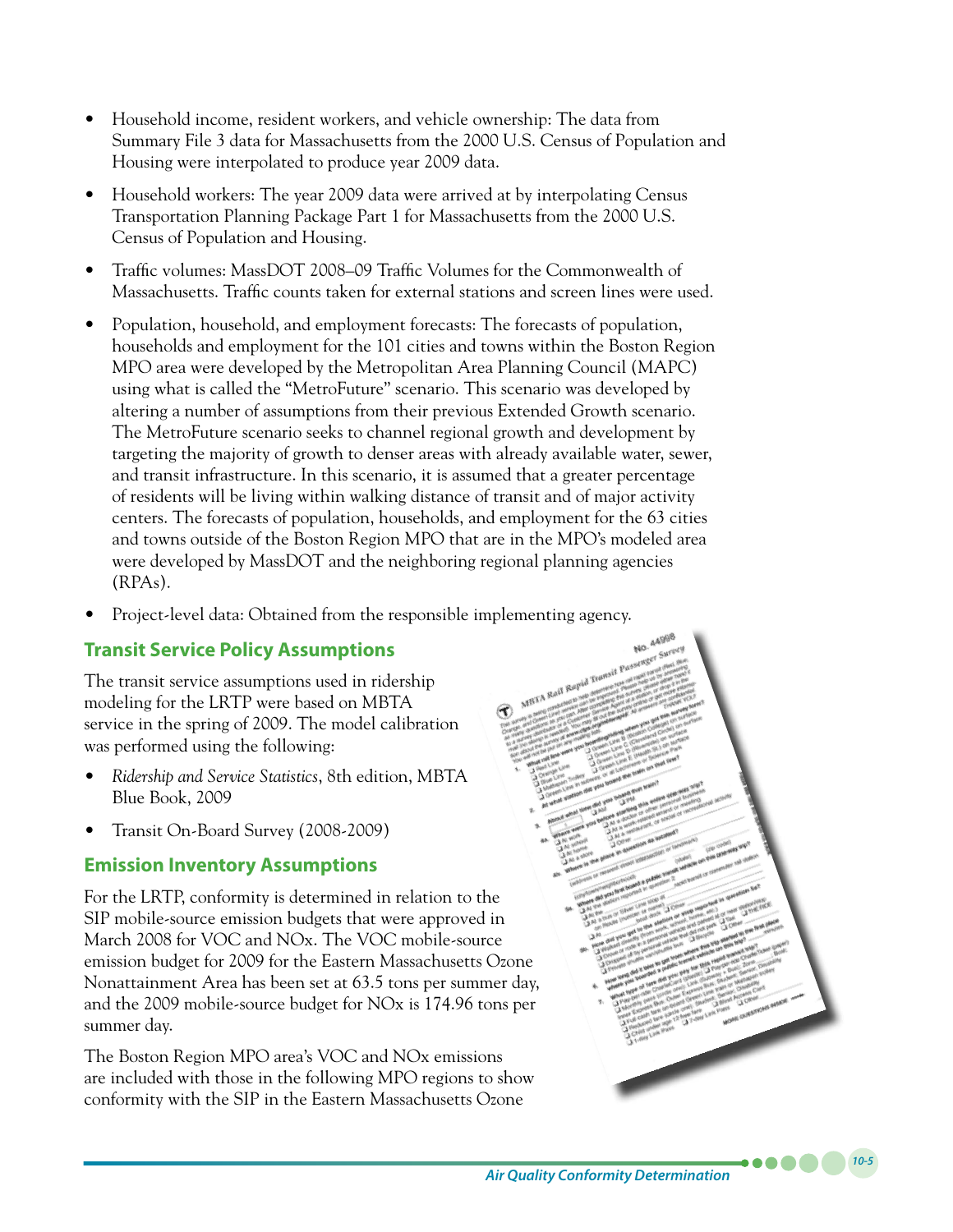Nonattainment Area:

- Cape Cod MPO
- Central Massachusetts MPO
- Merrimack Valley MPO
- Montachusett Region MPO
- Northern Middlesex MPO
- Old Colony MPO
- Southeastern Region MPO
- Martha's Vineyard Commission (considered an MPO for planning purposes)
- Nantucket Planning and Economic Development Commission (considered an MPO) for planning purposes)



CO emission projections have been set for the nine cities in the Boston area that are classified as being in attainment for CO. An emission attainment inventory for CO of 501.53 tons per winter day was established for all sources of CO emissions (mobile, industrial, and all other sources) for the redesignation year 1993. Of the 501.53 tons, 305.43 tons per winter day was allocated for mobile sources. In addition to the attainment year inventory, the EPA required that emission projections for every five years through 2010 be developed for all sources to ensure that the combination of all CO emissions would not exceed the 501.53 tons per winter day maximum allowance in the future. The mobile-source emission projection of 228.33 tons per winter day was set for

2010. Emissions from the nine towns in the Boston area may not exceed the amount in the last year of the maintenance plan (2010).

MassDOT's Office of Transportation Planning estimated the results for all of the MPOs in the Eastern Massachusetts Ozone Nonattainment Area using a statewide travel demand model (the Boston Region MPO's model results were included as the latest planning assumptions for the conformity analysis). The air quality analysis has been finalized for all of the MPOs, and MassDOT has made the final conformity determination for this ozone nonattainment area.

### **Latest Emission Model**

Emission factors used for calculating emission changes were determined using MOBILE 6.2, the model used by DEP in determining the mobile-source budget. Emission factors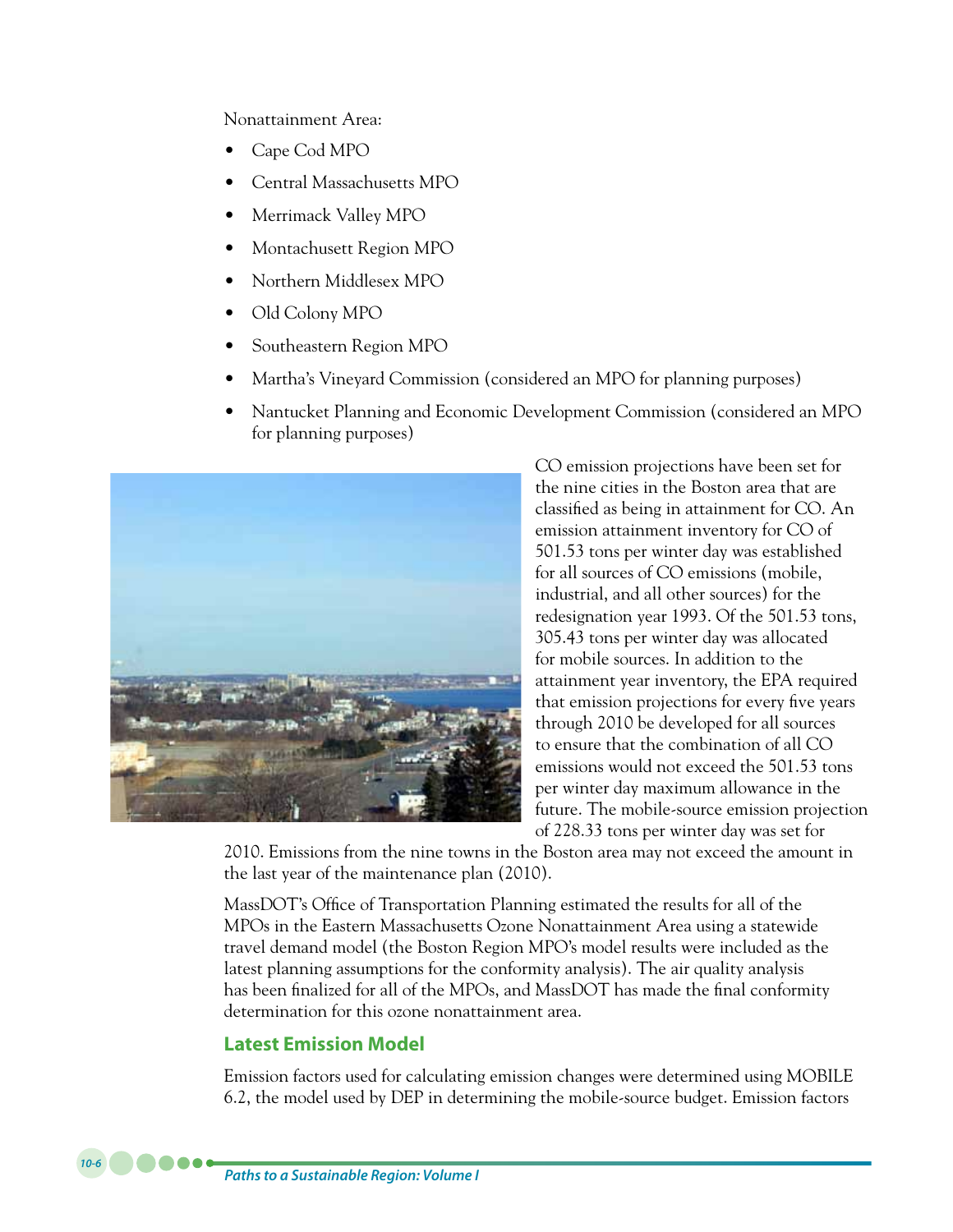for motor vehicles are specific to each model year, pollutant type, temperature, and travel speed. MOBILE 6.2 requires a wide range of input parameters, including inspection and maintenance program information and other data, such as hot/cold start mix, emission failure rates, vehicle fleet mix, and fleet age distribution.

The input variables used in this conformity determination were received from DEP. The inputs used for the 2009 Base Year were the same as those used in determining the latest emissions inventory for the Commonwealth of Massachusetts. The inputs used for the years 2009 through 2030 were also received from DEP, and include information on programs that were submitted to the EPA as the strategy for the Commonwealth to obtain ambient air quality standards.

# **Timely Implementation of Transportation Control Measures**

Transportation control measures (TCMs) were required in the SIP in revisions submitted to the EPA in 1979 and 1982 and in those submitted as part of the Central Artery/Tunnel project. The TCMs included in the 1979 and 1982 submissions were accomplished through construction or through implementation of ongoing programs. The only exceptions are the bus immersion-heater program, the Newton Rider bus service, the private bus insurance discount concept, and the pedestrian malls in Lynn, Cambridge, and Needham. Other services have been substituted for these TCMs. These projects were all included in past Boston Region MPO LRTPs and TIPs.

TCMs were also submitted as a SIP commitment as part of the Central Artery/ Tunnel project mitigation. The status of these projects has been updated using the Administrative Consent Order (ACO) signed by the Executive Office of Transportation and the Executive Office of Environmental Affairs (EOEA) in September 2000 and January 2005, and the SIP – Transit Commitments Status Report, which was submitted by MassDOT to DEP in July 2011. All of the projects are included in the LRTP as recommended or completed projects. They include:

- Southeast Expressway High-Occupancy-Vehicle (HOV) Lane
- HOV Lane on I-93 to Mystic Avenue
- 20,000 New Park-and-Ride Spaces
- Ipswich Commuter Rail Extension to Newburyport
- Old Colony Commuter Rail Extension
- • Framingham Commuter Rail Extension to Worcester
- South Boston Piers Transitway

# *Reevaluation Process of SIP TCMs*

MassDOT and DEP went through an



extensive process for reevaluating TCMs that had been included in the original Central Artery SIP that had not been completed on schedule—the Green Line Arborway

*Air Quality Conformity Determination*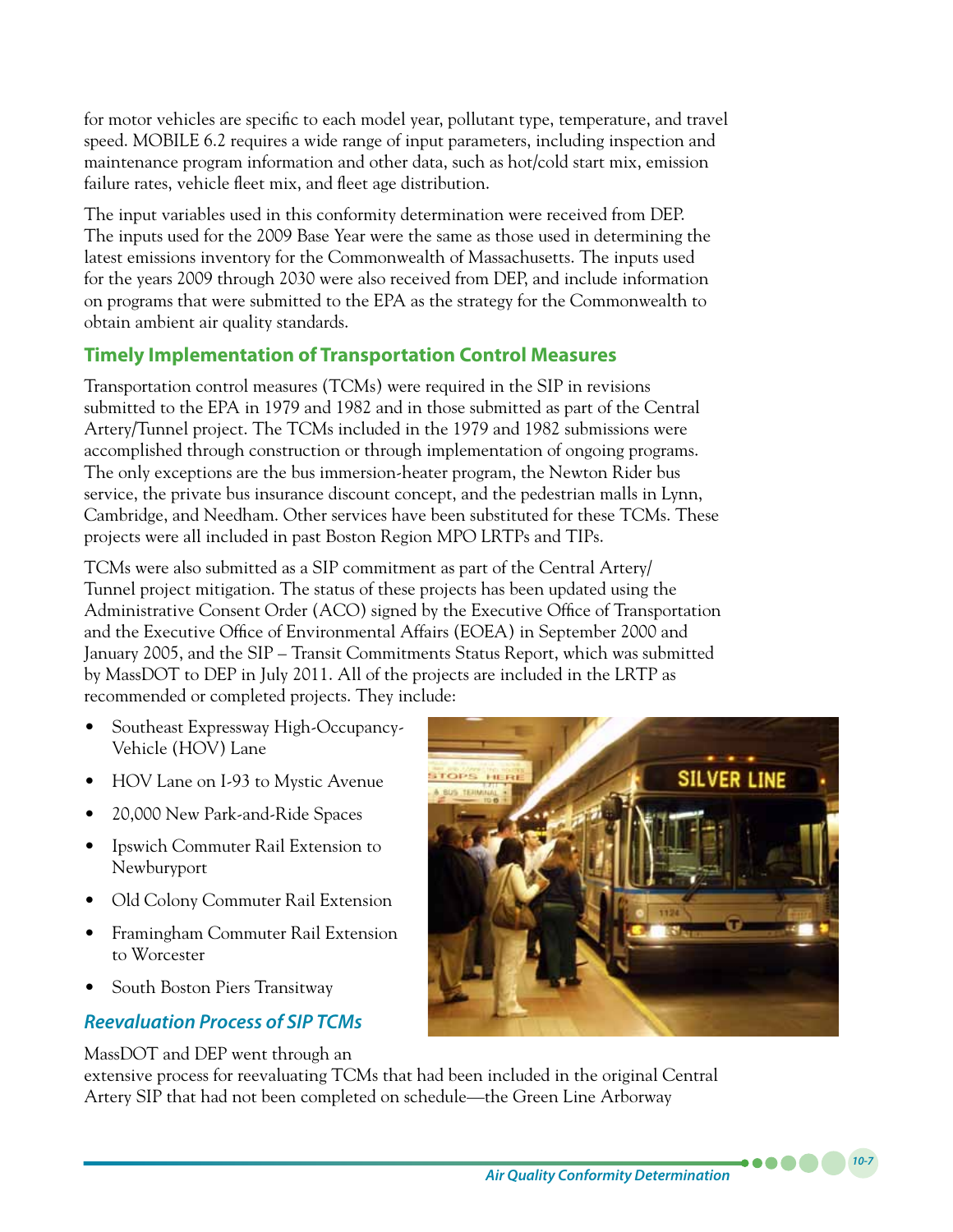Restoration, the Red Line–Blue Line Connector, and the Green Line Extension to Ball Square/Tufts University. This process began in 2004 and was completed in 2008. The outcome included DEP's agreeing to the following alternative commitments:

- Fairmount Line Improvements.
- 1,000 Additional Park-and-Ride Parking Spaces in the Boston Region.
- Complete a final design of the Red Line–Blue Line Connector from the Blue Line at Government Center to the Red Line at Charles Station.
- Enhanced Green Line extended beyond Lechmere to Medford Hillside and Union Square.

MassDOT recently announced through its State Implementation Plan – Transit Commitments 2011 Status Report submitted to DEP on July 27, 2011 that they are proposing delays or changes to these projects. In that submission, MassDOT included a Petition to Delay for the Fairmount Line Improvement Project and the 1,000 New Park and Ride Spaces. They also made a formal request to remove the Red Line-Blue Line project and have informed DEP that the Green Line Extension to College Avenue will be delayed. MassDOT will work with DEP to set up a process for addressing these changes over the next several months and will continue to keep the Boston Region MPO informed of this process through its monthly reports at their regularly scheduled meetings. The Boston Region MPO will continue to include these projects in the LRTP until the process has been completed, assuming that any interim projects or programs will provide equal or better emission benefits. When the process has been completed, the MPO will amend the LRTP and its conformity determination to include any changes (including any interim projects or programs). A status of each of these projects as reported in the status report is provided below.

# *A Status Report of the Uncompleted SIP Projects*

A more detailed description of the status of these projects can be found at http://www. eot.state.ma.us/default.asp?pgid=content/transitCommitment&sid=about.

Fairmount Line Improvement Project – SIP Requires Completion by December 2011

### *Project Status*

MassDOT/MBTA anticipate that the Four Corners, Talbot Avenue, and Newmarket Stations will be incrementally completed in 2012-2013. A station at Blue Hill Avenue, which had provoked controvery among abutters, is now moving forward. The station is tentatively scheduled for construction advertisement in February 2012, with anticipated construction to start in May 2012. MassDOT/MBTA have also begun the formal Petition to Delay process for the Faimount Line Improvement project and have prepared a list of potential interim reduction offset measures. The proposed measures were developed with the input and assistance of Fairmount Line stakeholders and MassDOT believes that the potential offset measures meet the standard of being within the transit ridership area required in the SIP. The measures include shuttle bus service from Andrew Square to Boston Medical Center and increased bus service on bus routes 29 and 31 servicing Roxbury, Dorchester, and Mattapan.

*Funding Source:* the Commonwealth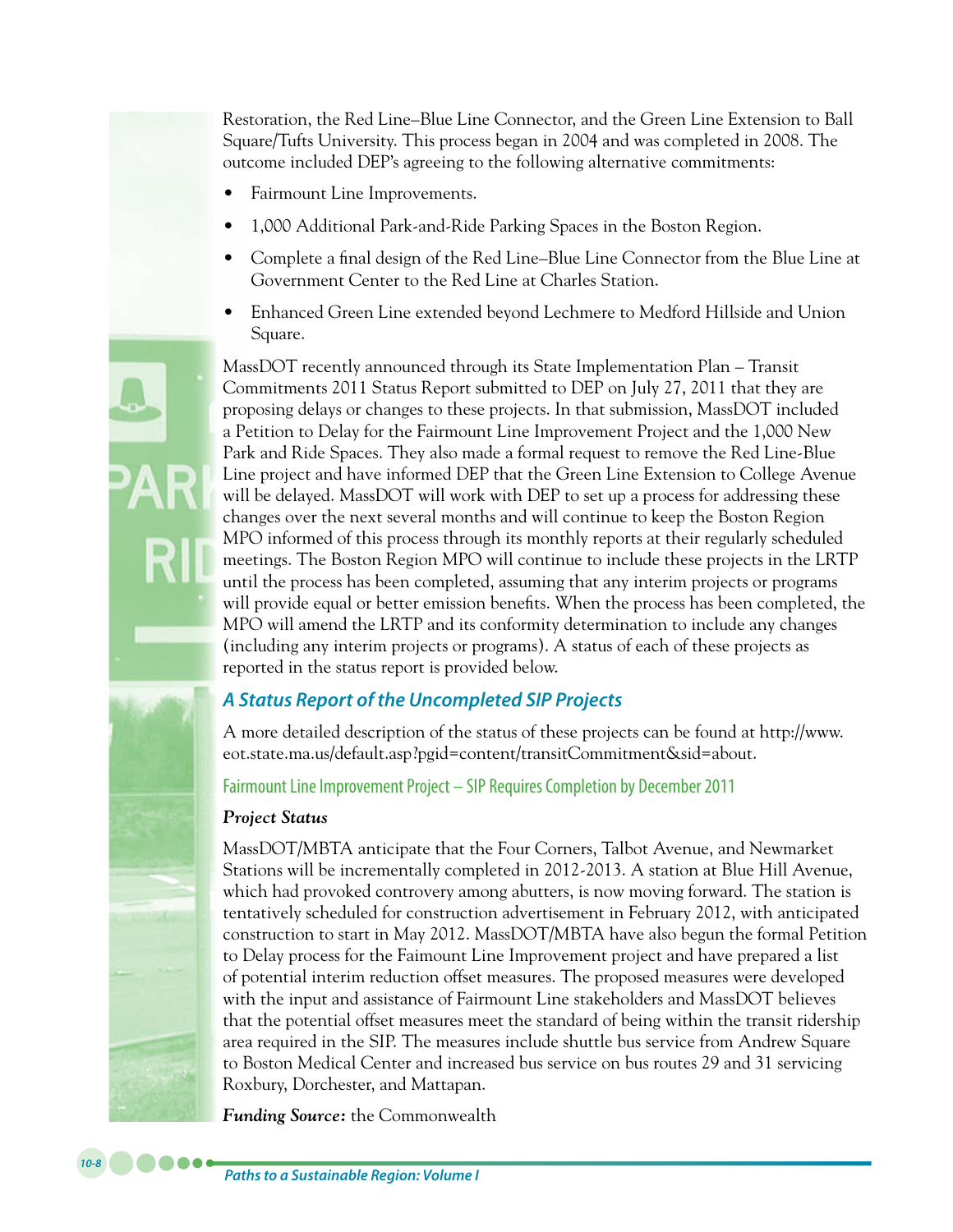### 1,000 New Park-and-Ride Spaces – SIP Requires Completion by December 2011

### *Project Status*

MassDOT/MBTA will not meet the SIP deadline for this project because construction of the Wonderland garage, which will provide 612 of the required spaces, has fallen behind schedule. MassDOT/MBTA currently anticipate that the Wonderland project will be completed in April 2012. MassDOT/MBTA are requesting that DEP not require any interim reduction offset measures because of the brevity of the delay and the low level of short-term air quality benefits. The remaining 388 required spaces are being provided through other, smaller parking projects throughout the MBTA system.

### *Funding Source:* the Commonwealth

Red Line/Blue Line Connector – Final Design – SIP Requires Completion by December 2011

### *Project Status*

MassDOT/MBTA are proposing to nullify the commitment to perform final design of the Red Line/Blue Line Connector, due to the unafforadbility of the eventual construction of the project. MassDOT has initiated a process to amend the SIP to permanently and completely remove the obligation to perform final design of the Red Line/Blue Line Connector. To this end, MassDOT will work with DEP and with the general public on the amendment process. MassDOT is not proposing to substitute any new projects in place of the Red Line/Blue Line Connector commitment, given the absence of any air quality benefits associated with the current Red Line/Blue Line commitment (final design only). Correspondence from MassDOT to DEP formally initiating the amendment process was submitted on July 27, 2011, and is posted to the MassDOT website. This is the beginning of a process that includes a formal public comment period and public meeting. This process could take up to two years.

*Funding Source:* MassDOT is proposing to nullify this commitment

Green Line Extension Project – SIP Requires Completion by December 2014

### *Project Status*

MassDOT/MBTA has performed an in-depth risk assessment for the project, which is now trending for completion in 2018-2020. MassDOT/MBTA is beginning the process of formally petitioning DEP on the delay and MassDOT/MBTA will be developing a list of potential interim reduction offset measures, to be informed by public input.

MassDOT, which has committed substantial resources to the Green Line Extension project, a top transportation priority of the Commonwealth and the largest expansion of the MBTA rapid transit system in decades, is now transitioning the project from the planning and environmental review phases to design, engineering, and eventual construction, coupled with the tasks associated with applying for New Starts funding. As part of this transition, the MBTA has assumed lead project management responsibility for the ongoing development of the Green Line Extension project, with MassDOT continuing to support the MBTA on an as-needed basis. This transition to design, engineering, and construction represents the achievement of a crucial and exciting milestone for the Green Line Extension project, which has now progressed farther and closer to implementation, with the support and advocacy of elected leaders, municipal

. . . .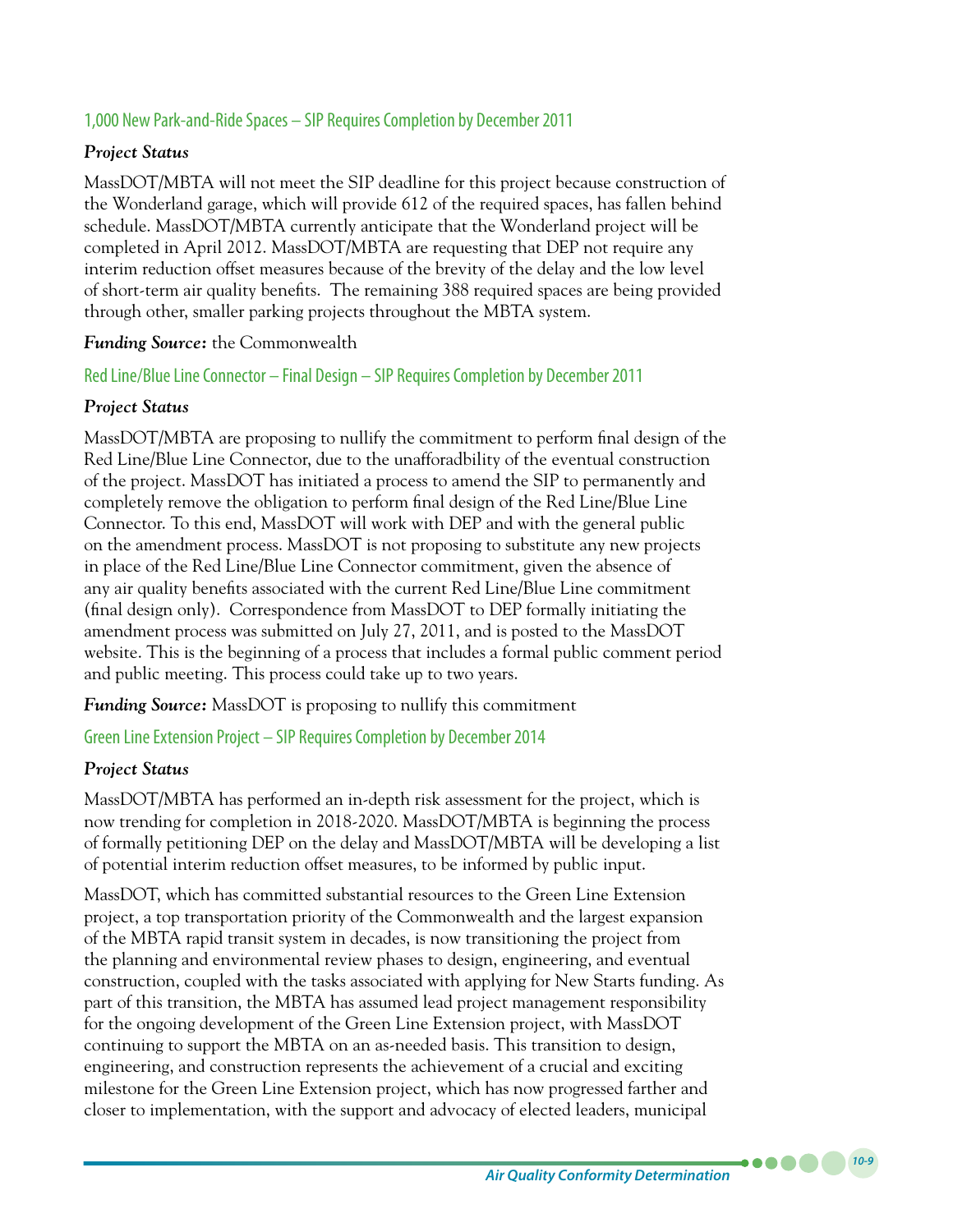officials, organized advocates, and hundreds of individual members of the public, than at any time in the past.

Together, MassDOT and the MBTA have also managed an extensive community and public participation effort for the Green Line Extension project, which enjoys widespread support from local officials and the public in general. This community participation effort, while time-consuming, has made the project better and more responsive to public concerns, and is appropriate for a project of this magnitude and importance to the surrounding community and to the region as a whole.

The Green Line Extension is an enormously complex capital project, with many tasks and sub-tasks that must be completed, some in sequence and some in parallel, in order for the first rider to travel from a relocated Lechmere Station toward Union Square and College Avenue. In the 2010 SIP Status Report, MassDOT indicated that the Green Line Extension project was tracking for completion at the end of October 2015, ten months past the legal deadline of December 31, 2014. Over the past four months, the Green Line Extension project team has performed a cost/schedule/risk analysis. As a result, the 2010 schedule projections for the Green Line Extension project have been further refined. MassDOT and the MBTA now have a much deeper and more nuanced understanding of the constraints and limitations that must be managed in order to implement the Green Line Extension project.

Based upon those continuing analyses, MassDOT is now projecting a timeframe, rather than a specific month or day, for the introduction of revenue service on the Green Line Extension. The points within the timeframe are associated with different probabilities, as shown below:

- 10% Probability of Not Exceeding September 2018
- 50% Probability of Not Exceeding June 2019
- 90% Probability of Not Exceeding July 2020

It is important to note that this schedule scenario assumes the issuance of a notice to proceed to a Design/Build contractor only after the MBTA has taken full ownership of all private property of any substantial size required for the construction of the Green Line Extension. This allows the Green Line Extension project to benefit from lessons learned on the Greenbush Commuter Rail project, in which the MBTA did not take ownership of needed properties until after the issuance of a notice to proceed to the Design/Build contractor, costing the MBTA both time and money and slowing the overall completion of the project. It also assumes that the federal National Environmental Policy Act (NEPA) process for the Green Line Extension will be complete in November of 2011 and that necessary property acquisition can begin at that time.

The work that has gone into developing the detailed risk analyses and to quantifying the statistically-based schedule ranges is significant and the most detailed done to date for the Green Line Extension project. However, MassDOT and the MBTA are not satisfied with the schedule ranges shown here, and are actively considering strategies that could mitigate schedule risks and improve upon the probable delivery dates for passenger service on the Green Line Extension. Some of the strategies under consideration are identified below: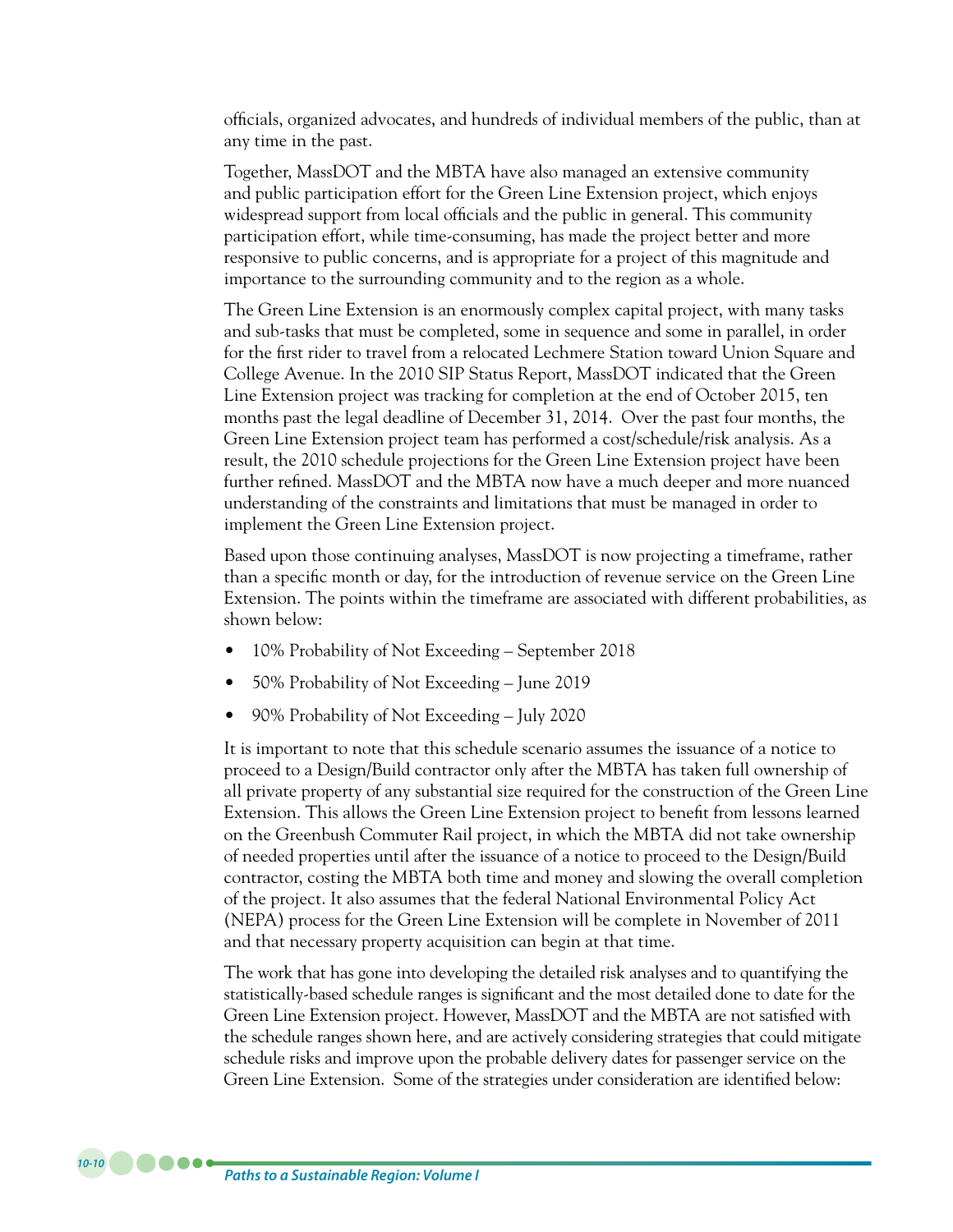- The development of a 'phasing' scenario that could have segments of the Green Line Extension in revenue service earlier than projected, thereby mitigating at least some of the delay described above. In this scenario, opening of the Green Line Extension project would be phased, allowing some stations to open for public use while others are still being constructed.
- The possibility of awarding a Design/Build contract prior to completion of all major property acquisitions. While this would run counter to the lessons of the Greenbush project, it could potentially expedite completion of the project.
- The possibility of using a project delivery method other than Design/Build, specifically Construction Manager - General Contractor. Although this method is relatively new, it could potentially expedite final design and construction.
- In order to better and more frequently share with project stakeholders and the general public the status and progress of the Green Line Extension project, the MBTA proposes to convene a GLX Steering Group. The Group, which will be chaired by the MBTA, will include representatives of MassDOT Planning; MassDOT Highway Division; the Cities of Cambridge, Somerville, and Medford; and the Federal Transit Administration. The first task for the Group will be to review the anticipated Green Line Extension project schedule, including phasing options, to try to lessen the projected delay. The Group will, therefore, meet on at least a bi-weekly basis, at least in the short term. The MBTA and its technical team will report to the Group on the schedule and status of the Green Line Extension project, and will bring any other pertinent issues to the Group. The Group will follow all Open Meeting guidelines.

In addition, the MBTA plans to request a 'Letter of No Prejudice' from the FTA, which could allow the Green Line Extension project to move forward more quickly while still preserving the future potential to seek federal reimbursement for state monies expended.

The timeline listed above represents a substantial delay beyond the current SIP deadline of December 31, 2014, triggering the need to provide interim emission reduction offset projects and measures for the period of the delay (beginning January 1, 2015). On June 9, 2011, the Boston Region MPO adopted a workscope directing the Central Transportation Planning Staff (CTPS) to initiate the process of calculating the reductions of NMHC, CO, and NOx reductions equal to or greater than the reductions projected for the Green Line Extension itself, as specified in the SIP regulation that will be required for the period of the delay. This work will include calculating Green Line Extension air quality benefits for the period of delay and generating and modeling potential alternative interim offsets. It is anticipated that this work will be completed by the end of December 2011. CTPS will work with MassDOT and the MBTA on this process.

Once that process is complete, MassDOT and the MBTA will develop a portfolio of interim projects and/or measures that can meet the requirement, and will seek input from both DEP and the general public on the portfolio. MassDOT and the MBTA are aware of the strong public interest in potential interim emission reduction offsets, having already received many suggestions and recommendations; they will strive to make use of ideas presented to them by the public whenever possible. However, MassDOT and the MBTA are acutely aware of the need for any selected interim emission reduction offsets to quantitatively and demonstrably meet the emission reduction threshold established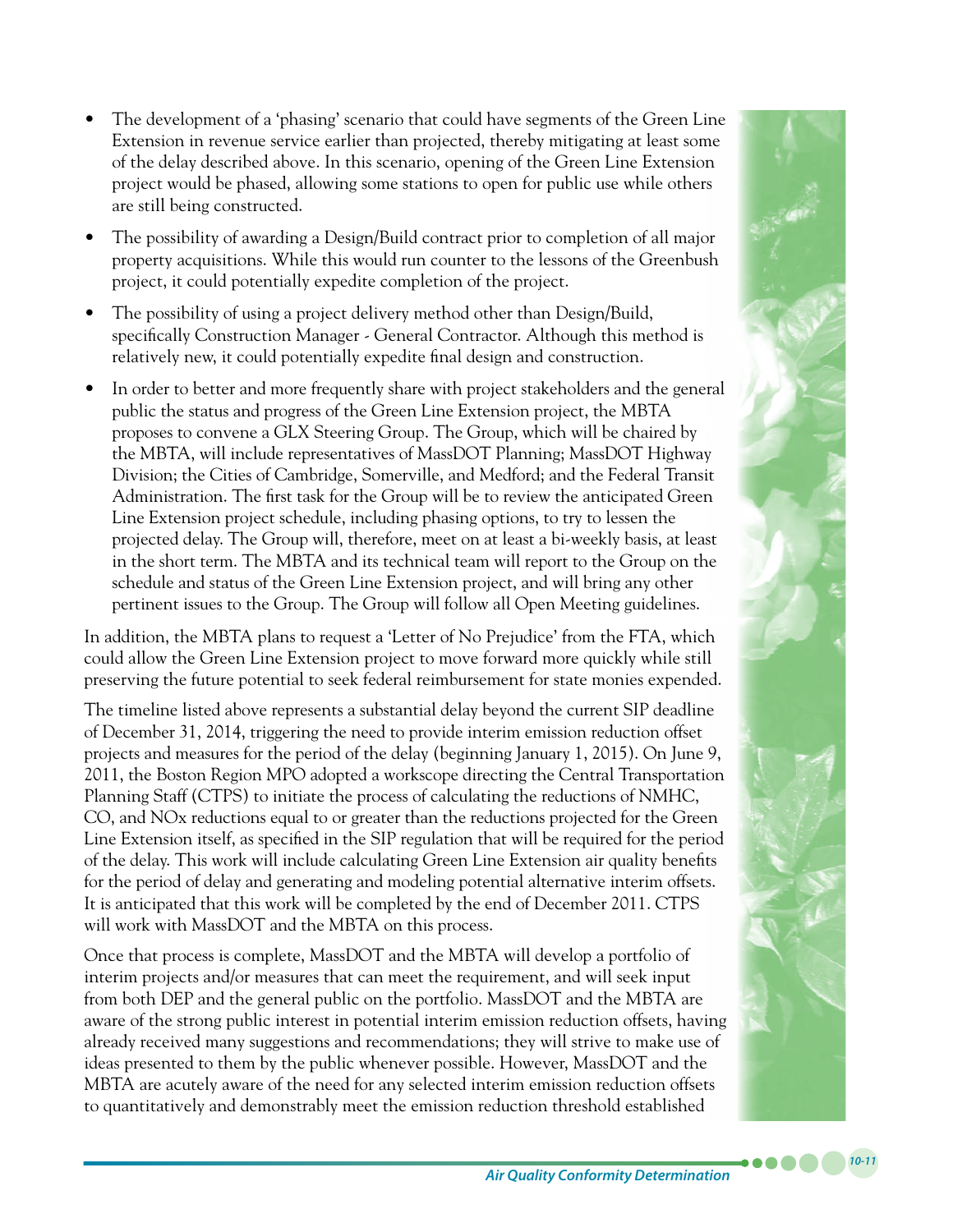in the SIP regulation, and will be subjecting potential interim emission reduction offsets to necessary rigorous analysis by the CTPS. MassDOT and the MBTA are also sensitive to the constrained fiscal environment in which all of the Massachusetts transportation agencies currently operate, and will weigh fiscal concerns when selecting appropriate interim emission reduction offsets. In addition, MassDOT is holding a public hearing on the Green Line Extension Project Environmental Assessment on October 20, 2011. At that hearing, MassDOT will take public comments on suggested interim offset mitigation measures. It is anticipated that MassDOT will provide DEP the proposed interim offsets in the spring/summer of 2012 at which time DEP will begin its process of reviewing the offsets.

MassDOT will keep DEP apprised of the progress made by the CTPS as it develops the emission reduction targets for the portfolio of interim emission reduction offset projects and measures.

*Funding Source:* the Commonwealth

#### Russia Wharf Ferry Terminal

#### *Project Status*

Building of the Russia Wharf Ferry Terminal was the responsibility of the Central Artery/Tunnel (CA/T) Project. Actual ferry service to the wharf was not included in the SIP requirement, and the CA/T Project is not responsible for providing that service. In May 2006, the CA/T Project requested a deferral of the construction of the facility from DEP and the Boston Conservation Commission (BCC) pending the availability of ferry service and resolution of the status of the Old Northern Avenue Bridge, which is too low to provide clearance to vessels of a size or configuration suited to regularly scheduled passenger service. In June 2008, the Boston Conservation Commission approved an extension of this facility's Order of Conditions to June 2011. The Massachusetts Turnpike Authority completed a marketing demand study in October 2009 to determine the potential demand for service in this area, the type of service that could be provided, and the physical, operational, and financial constraints of this project. In February 2010, this information was forwarded to the Massachusetts Department of Transportation as part of the ongoing evaluation of this facility. This study will be sent to the Department of Environmental Protection Waterways Program and BCC in the second half of 2011. The only water transportation service currently available at this location is on-call water taxi. There is no regularly scheduled passenger water transportation service, and there is no party with a plan or proposal to provide such service. The City of Boston is moving forward to evaluate design/engineering alternatives to the Old Northern Avenue Bridge that would address the vessel clearance issue, which currently makes operation of regularly scheduled ferry service difficult and inefficient.

*Funding Source:* the Commonwealth

### **Consultation Procedures**

The conformity regulations require the MPO to make a conformity determination according to consultation procedures set out in the state and federal regulations and to follow public involvement procedures established by the MPO under federal metropolitan transportation planning regulations.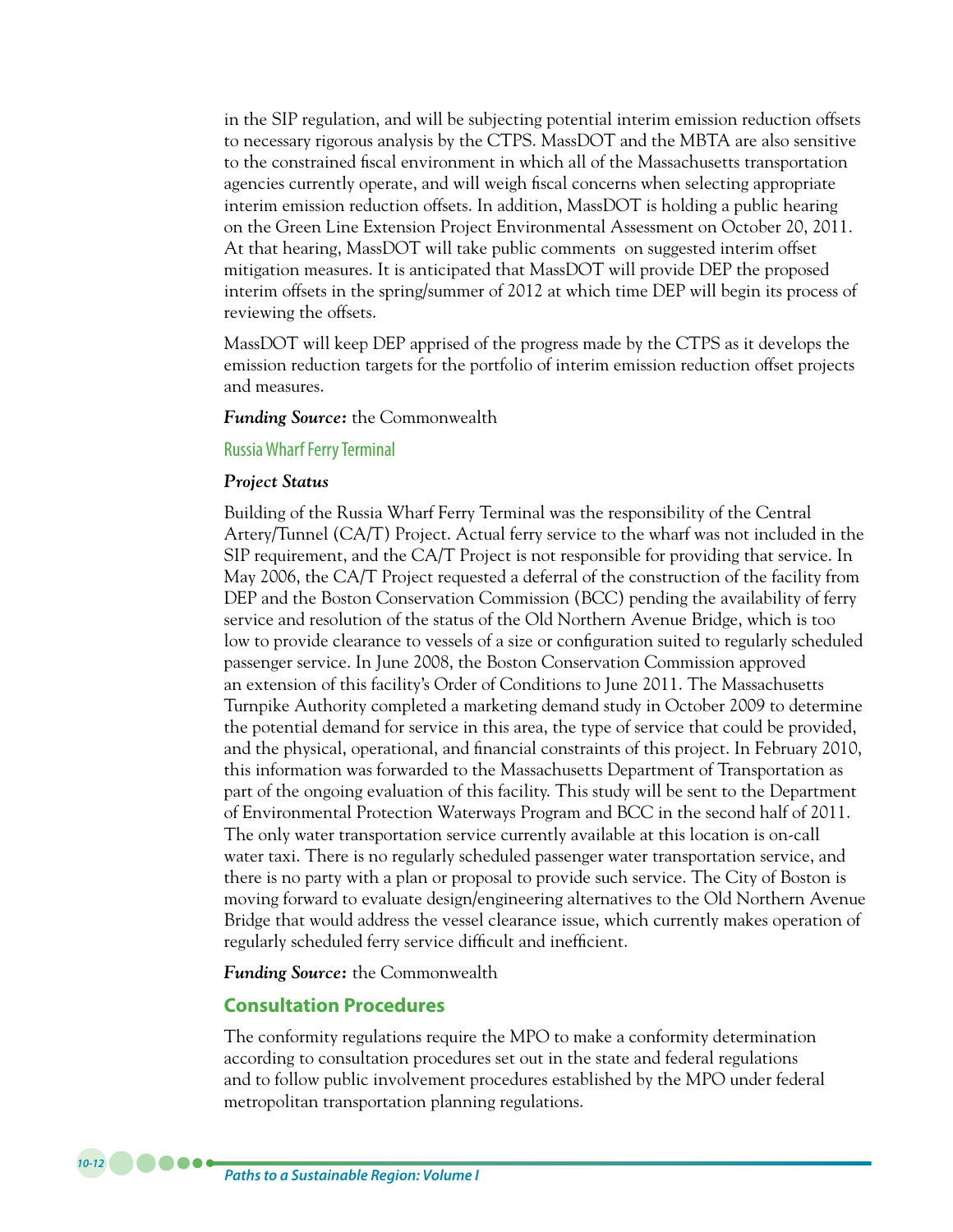Both the state and federal regulations require that the Boston Region MPO, MassDOT, DEP, EPA, and the Federal Highway Administration consult on the following issues:

- Selection of regional emissions analysis models, including model development and assessing project design factors for modeling
- Selection of inputs to the most recent EPA-approved emissions factor model
- Selection of CO hot-spot modeling procedures, as necessary
- Identification of regionally significant projects to be included in the regional emissions analysis
- Identification of projects that have changed in design and scope.
- Identification of exempt projects
- • Identification of exempt projects that should be treated as nonexempt because of adverse air quality impacts
- Identification of the latest planning assumptions and determination of consistency with SIP assumptions

These issues have all been addressed through consultation among the agencies listed above.

# **Public Participation Procedures**

Title 23 CFR Sections 450.324 and 40 CFR 90.105(e) require that the development of the LRTP, TIP, and related certification documents provide an adequate opportunity for public review and comment.

Section 450.316(b) establishes the outline for MPO public participation programs. The Boston Region MPO's public participation program was adopted in June 2007 and amended in April 2010. The development and adoption of this program conforms to these requirements. The program guarantees public access to the LRTP and TIP and all supporting documentation, provides for public notification of the availability of the LRTP and TIP and the public's right to review the draft documents and comment on them, and provides a public review and comment period prior to the adoption of the LRTP and TIP and related certification documents by the MPO.

On August 7, 2011, a public notice was placed in the *Boston Globe* informing the public of its right to comment on this draft document. On September 22, 2011, the Boston Region MPO voted to approve the LRTP and its Air Quality Conformity Determination. This allowed ample opportunity for public comment and MPO review of the draft document. These procedures comply with the associated federal requirements.

# **Financial Consistency**

Title 23 CFR Section 450.324 and 40 CFR 93.108 require the LRTP to "be financially constrained by year and include a financial plan that demonstrates which projects can be implemented using current revenue sources and which projects are to be implemented using proposed revenue sources."

*Air Quality Conformity Determination*

*10-13*

 $\bullet\bullet\bullet\bullet$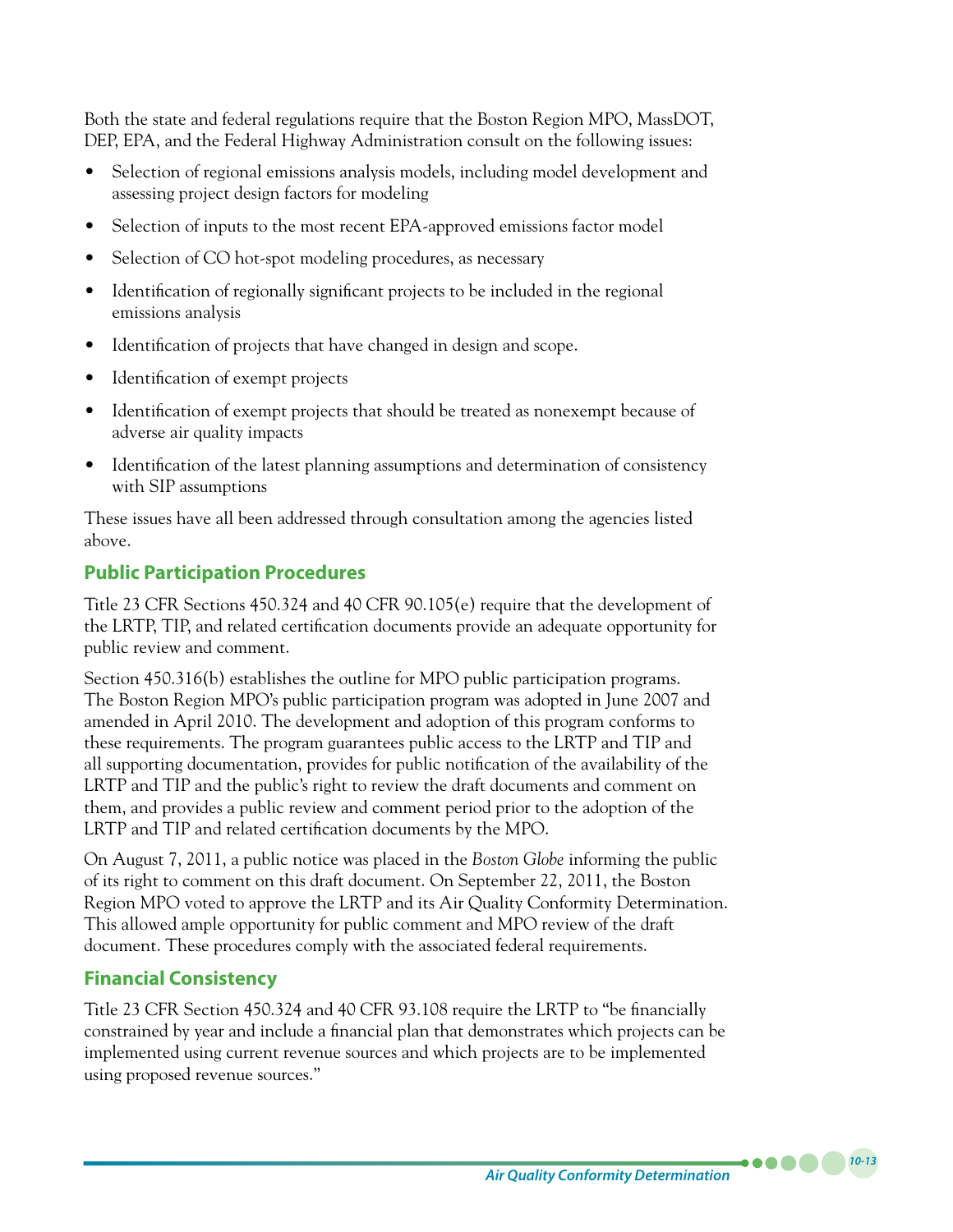This Boston Region MPO LRTP, *Paths to a Sustainable Region*, is financially constrained to projections of federal and state resources reasonably expected to be available during the appropriate time frame. Projections of federal resources are based upon the estimated apportionment of the federal authorizations contained in SAFETEA-LU, the sixyear transportation reauthorization bill, as allocated to the region by the state or as allocated among the various Massachusetts MPOs according to federal formulas or MPO agreement. Projections of state resources are based upon the allocations contained in the current state Transportation Bond Bill and historic trends. Therefore, the LRTP complies with federal requirements relating to financial planning.

# PROCEDURES FOR DETERMINING REGIONAL TRANSPORTATION EMISSIONS

The federal conformity regulations set forth specific requirements for determining transportation emissions. The requirements and the procedures used for the LRTP are summarized below.

### **Demographics, Employment, and Transportation Demand**

Specific sources of population, household, employment, and traffic information used in the LRTP have been listed above under the Latest Planning Assumptions section. Chapter 8 outlines recommendations for specific projects for the time period ending in 2035 for the Boston region.

Only regionally significant projects are required to be included in the travel-demand modeling efforts. The federal conformity regulations define regionally significant as follows:

A transportation project (other than an exempt project) that is on a facility which serves regional transportation needs (such as access to and from the area outside of the region, major activity centers in the region, major planned developments such as new retail malls, sport complexes, etc., or transportation terminals as well as most terminals themselves) and would be included in the modeling of a metropolitan area's transportation network, including at a minimum all principal arterial highways and all fixed guideway transit facilities that offer an alternative to regional highway travel.

In addition, specific projects have been exempt from regional modeling emissions analysis. The categories of exempt projects include:

- Intersection channelization projects
- Intersection signalization projects at individual intersections
- Interchange reconfiguration projects
- Changes in vertical and horizontal alignment
- Truck size and weight inspection stations
- Bus terminals and transfer points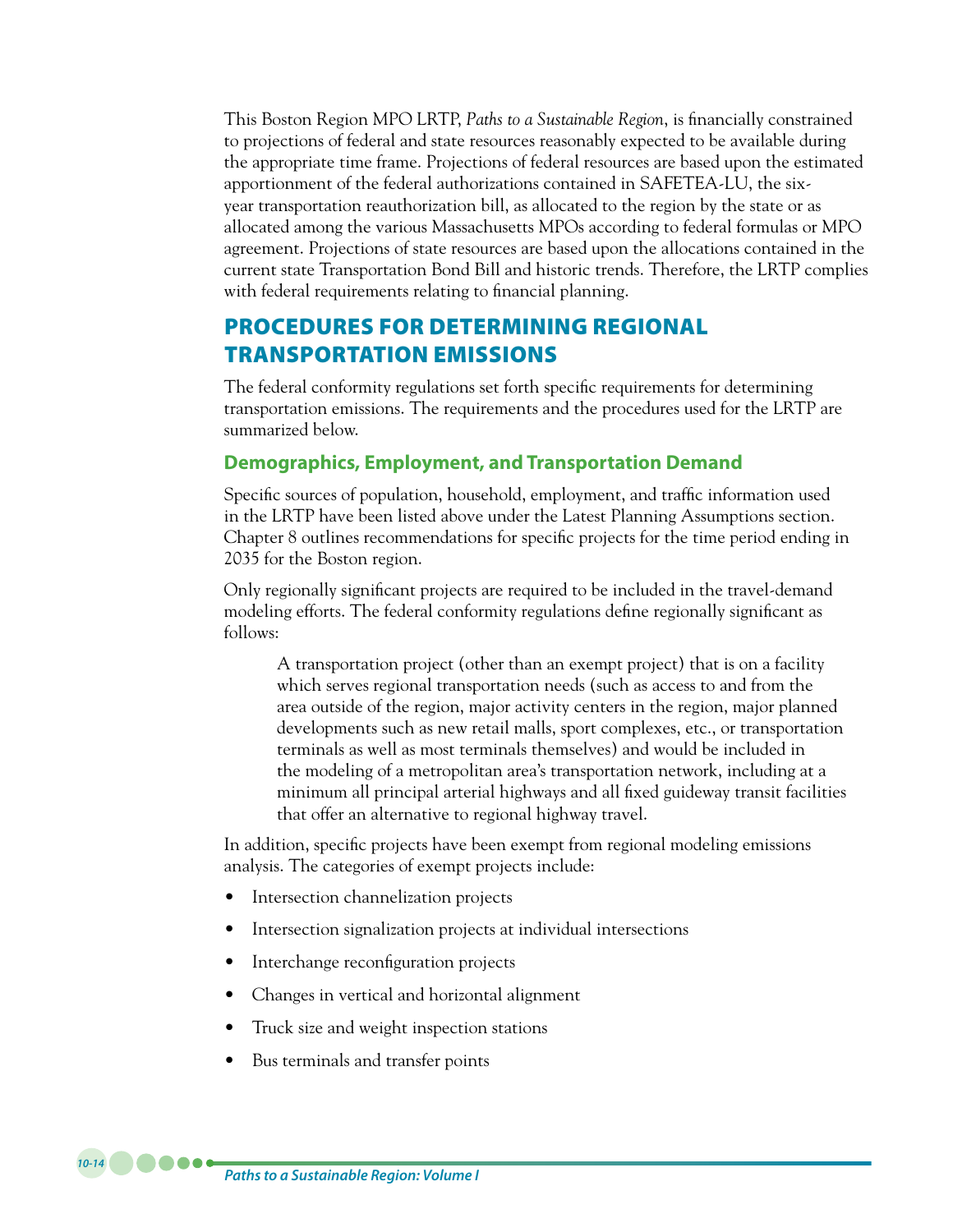The Recommended Plan Network in this conformity determination is composed of projects proposed in the approved TIPs and LRTP, and projects in the MBTA capital budget. A list of the projects that meet these criteria and are included in the Recommended Plan Network and this conformity determination is provided in Table 10-1. The list includes all regionally significant projects in the Eastern Massachusetts Ozone Nonattainment Area.

In addition to emissions calculated using the regional transportation model (which includes emissions from cars, trucks, and motorcycles), a separate analysis was performed off model to determine emissions from commuter rail, commuter boat, and the MBTA bus program. These calculations are shown in Table 10-2.

#### **TABLE 10-1**

#### **Regionally Significant Projects Included in the Regional Transportation Models for the Eastern Massachusetts Ozone Nonattainment Area**

| <b>ANALYSIS YEAR</b>                          | <b>COMMUNITY</b>               | <b>DESCRIPTION OF PROJECTS</b>                                                                     |  |  |
|-----------------------------------------------|--------------------------------|----------------------------------------------------------------------------------------------------|--|--|
| <b>UNDER CONSTRUCTION - BOSTON REGION MPO</b> |                                |                                                                                                    |  |  |
| 2016                                          | Bedford, Burlington            | Middlesex Turnpike Improvements, Phases 1 and 2                                                    |  |  |
| 2016                                          | Bellingham                     | Pulaski Boulevard                                                                                  |  |  |
| 2016                                          | <b>Boston</b>                  | Fairmount Line Improvements, including new stations                                                |  |  |
| 2016                                          | <b>Boston</b>                  | East Boston Haul Road/Chelsea Truck Route (new grade separated<br>roadway)                         |  |  |
| 2016                                          | Concord, Lincoln               | Route 2/Crosby's Corner (grade separation)                                                         |  |  |
| 2016                                          | <b>Danvers</b>                 | Route 128/Route 35 and Route 62                                                                    |  |  |
| 2016                                          | Hudson                         | Route 85 (capacity improvements from Marlborough TL to Route 62)                                   |  |  |
| 2016                                          | Marshfield                     | Route 139 Widening (to 4 lanes between School St. and Furnace St.)                                 |  |  |
| 2016                                          | Quincy                         | Quincy Center Concourse, Phase 2 (new roadway: Parking Way to<br>Hancock) St.)                     |  |  |
| 2016                                          | Randolph to Wellesley          | Route 128 Additional Lanes                                                                         |  |  |
| 2016                                          | Somerville                     | Assembly Square Orange Line Station                                                                |  |  |
| 2016                                          | Somerville                     | Assembly Square Roadways (new and reconfigured)                                                    |  |  |
| 2016                                          | Weymouth, Hingham, Rockland    | South Weymouth Naval Air Station Access Improvements                                               |  |  |
| 2016                                          | Regionwide                     | 1000 Additional Park-and-Ride Spaces                                                               |  |  |
|                                               |                                | <b>RECOMMENDED PLAN PROJECTS - BOSTON REGION MPO</b>                                               |  |  |
| 2016                                          | <b>Beverly</b>                 | Beverly Station Commuter Rail Parking Garage                                                       |  |  |
| 2016                                          | <b>Boston</b>                  | Conley Haul Road                                                                                   |  |  |
| 2016                                          | Salem                          | Salem Station Commuter Rail Parking Garage Expansion                                               |  |  |
| 2016                                          | Somerville, Cambridge, Medford | Green Line Extension to Medford Hillside (College Avenue)/Union Sq.                                |  |  |
| 2016                                          | Weymouth                       | Route 18 Capacity Improvements                                                                     |  |  |
| 2020                                          | Bedford, Burlington, Billerica | Middlesex Turnpike Improvements, Phase 3 - widening Plank St. to<br>Manning Rd.                    |  |  |
| 2020                                          | <b>Boston</b>                  | Sullivan Square/Rutherford Avenue Improvements                                                     |  |  |
| 2020                                          | Hanover                        | Route 53, Final Phase (widening to 4 lanes between Route 3 and Route<br>123)                       |  |  |
| 2020                                          | Salem                          | Bridge Street (widening to 4 lanes between Flint and Washington St.)                               |  |  |
| 2020                                          | Somerville, Medford            | Green Line Extension from Medford Hillside (College Avenue) to Mystic<br>Valley Parkway (Route 16) |  |  |

**(cont.)**

 $\bullet$   $\bullet$   $\bullet$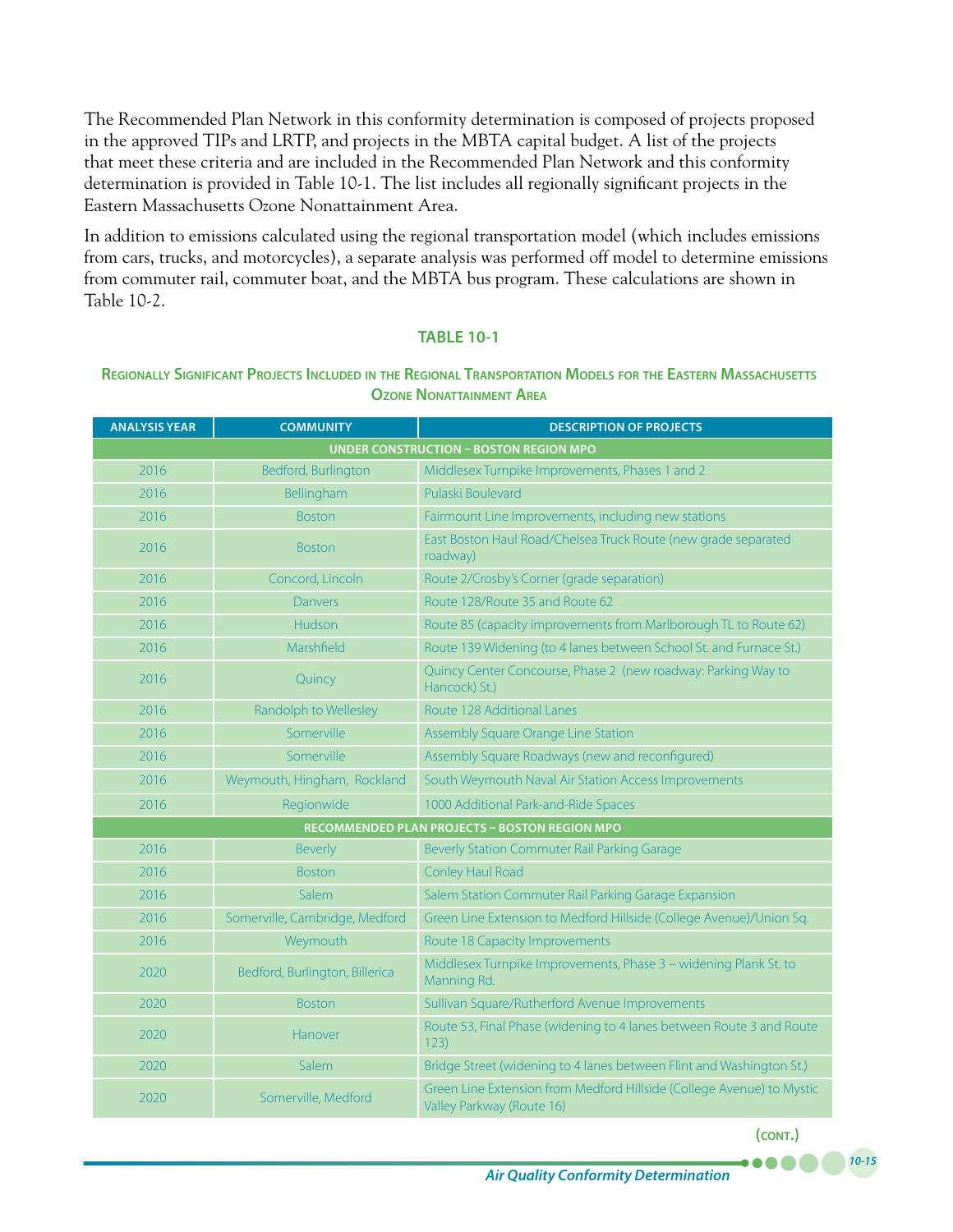### **Regionally Significant Projects Included in the Regional Transportation Models for the Eastern Massachusetts Ozone Nonattainment Area (cont.)**

| <b>ANALYSIS YEAR</b>                                 | <b>COMMUNITY</b>          | <b>DESCRIPTION OF PROJECTS</b>                                                                                             |  |  |  |
|------------------------------------------------------|---------------------------|----------------------------------------------------------------------------------------------------------------------------|--|--|--|
| <b>RECOMMENDED PLAN PROJECTS - BOSTON REGION MPO</b> |                           |                                                                                                                            |  |  |  |
| 2025                                                 | Canton                    | I-95 (NB)/Dedham Street Ramp/Dedham Street Corridor (new ramp<br>with widening on Dedham St. from I-95 to University Ave.) |  |  |  |
| 2025                                                 | Canton                    | Interstate 95/Interstate 93 Interchange (new direct connect ramps)                                                         |  |  |  |
| 2025                                                 | Newton, Needham           | Needham Street/Highland Avenue (includes widening Charles River<br>Bridge)                                                 |  |  |  |
| 2025                                                 | Woburn                    | Montvale Avenue (widening from Central St. to east of Washington St.)                                                      |  |  |  |
| 2025                                                 | Woburn                    | New Boston Street Bridge (reestablish connection over MBTA Lowell<br>line)                                                 |  |  |  |
| 2035                                                 | <b>Braintree</b>          | Braintree Split - I-93/Route 3 Interchange                                                                                 |  |  |  |
| 2035                                                 | Framingham                | Route 126/135 Grade Separation                                                                                             |  |  |  |
| 2035                                                 | Reading, Woburn, Stoneham | I-93/I-95 Interchange (new direct connect ramps)                                                                           |  |  |  |
| 2035                                                 | Revere, Malden, Saugus    | Route 1 (widening from 4 to 6 lanes between Copeland Circle and<br>Route 99)                                               |  |  |  |
| 2035                                                 | Wilmington                | Tri-Town Interchange (new "Lowell Junction" interchange on I-93 be-<br>tween Route 125 and Dascomb Rd.)                    |  |  |  |
|                                                      |                           | <b>CAPE COD REGION</b>                                                                                                     |  |  |  |
| 2020                                                 | Barnstable                | Yarmouth Rd. /Route 28 (widening to 4 lanes) with Hyannis Access<br>Improvements                                           |  |  |  |
| 2025                                                 | <b>Bourne</b>             | Route 6 Exit 1 WB on-ramp changes and interchange improvements                                                             |  |  |  |
| 2035                                                 | <b>Bourne</b>             | Route 25 Access Ramp widening, Belmont Circle two-way travel                                                               |  |  |  |
| 2035                                                 | Capewide                  | Daily Passenger Rail Service: Hyannis to Buzzard's Bay, Middleborough                                                      |  |  |  |
| 2035                                                 | Mashpee                   | Mashpee Rotary Ring Roads (connectors, Great Neck Rd., Routes 28<br>and $151$ )                                            |  |  |  |
| <b>CENTRAL MASSACHUSETTS REGION</b>                  |                           |                                                                                                                            |  |  |  |
| 2016                                                 | Northborough              | Route 20, Church St. to South St., signal coordination in corridor                                                         |  |  |  |
| 2016                                                 | Shrewsbury/Worcester      | Route 9 Bridge over Lake Quinsigamond: widening, additional lane each<br>direction                                         |  |  |  |
| 2016                                                 | Auburn                    | Route 12/20 to Auburn TL capacity improvements and raised median                                                           |  |  |  |
| 2016                                                 | Worcester                 | Lincoln/Highland/Pleasant Streets intersection corridor improvements,<br>minor widening, select signal coordination        |  |  |  |
| 2016                                                 | Worcester                 | Route 20 Widening to a consistent 4 lanes                                                                                  |  |  |  |
| 2020                                                 | Charlton, Oxford          | Route 20 Widening to a consistent 4 lanes                                                                                  |  |  |  |
| 2025                                                 | Westborough, Hopkinton    | I-90/I-495 and I-495/Route 9 Interchange Improvements (CD or front-<br>age) roads)                                         |  |  |  |
| 2035                                                 | Worcester                 | Route 122/122A Madison St./Chandler St. Kelley Square to Pleasant St.:<br>various improvements and signal coordination     |  |  |  |
| 2035                                                 | Worcester                 | I-290 Hope Ave. (to full interchange and roundabout at Webster St. and<br>Hope Ave.)                                       |  |  |  |
| 2035                                                 | Millbury, Sutton          | Route 146 Improvements: Route 122A to Central Turnpike                                                                     |  |  |  |
|                                                      |                           | <b>MARTHA'S VINEYARD REGION</b>                                                                                            |  |  |  |
| n/a                                                  | n/a                       | <b>None</b>                                                                                                                |  |  |  |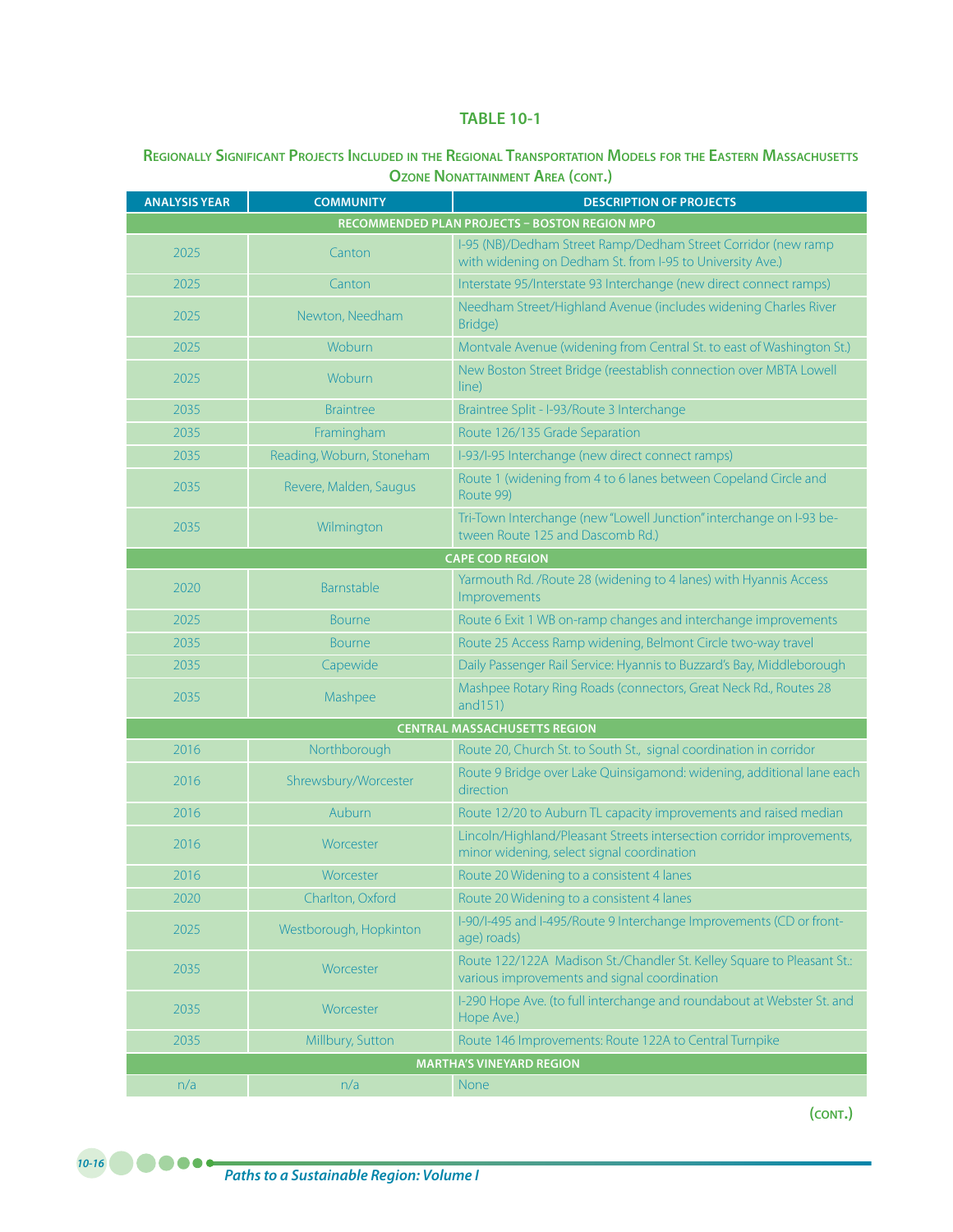### **Regionally Significant Projects Included in the Regional Transportation Models for the Eastern Massachusetts Ozone Nonattainment Area (cont.)**

| <b>ANALYSIS YEAR</b>           | <b>COMMUNITY</b>                               | <b>DESCRIPTION OF PROJECTS</b>                                                                                                                                                                                  |  |  |  |
|--------------------------------|------------------------------------------------|-----------------------------------------------------------------------------------------------------------------------------------------------------------------------------------------------------------------|--|--|--|
| <b>MERRIMACK VALLEY REGION</b> |                                                |                                                                                                                                                                                                                 |  |  |  |
| 2016                           | Amesbury                                       | Route 110 from I-495 to I-95 (widen from 2 lanes to 4)                                                                                                                                                          |  |  |  |
| 2020                           | Newburyport, Amesbury                          | I-95 over Merrimack River (Whittier Bridge widening from 6 to 8 lanes)                                                                                                                                          |  |  |  |
| 2020                           | Methuen                                        | Route 110/113 (Methuen Rotary – new interchange ramps at I-93)                                                                                                                                                  |  |  |  |
| 2025                           | Lawrence, North Andover                        | Route 114 (widening from I-495 to Waverly Road)                                                                                                                                                                 |  |  |  |
| 2035                           | Andover                                        | Tri-Town Interchange (new "Lowell Junction" interchange on I-93<br>between Route 125 and Dascomb Rd.) and I-93 widening to 4 lanes in<br>each direction from new interchange/current "lane drop" area to I-495  |  |  |  |
|                                |                                                | <b>MONTACHUSETT REGION</b>                                                                                                                                                                                      |  |  |  |
| 2016                           | Fitchburg/Westminster                          | New Wachusett Commuter Rail Station                                                                                                                                                                             |  |  |  |
| 2016                           | Ayer to South Acton                            | Fitchburg Line Commuter Rail Improvements (double track)                                                                                                                                                        |  |  |  |
| 2020                           | Leominster                                     | Route 13 Hawes St. to Prospect St. (some widening, new signals, etc.)                                                                                                                                           |  |  |  |
| 2025                           | Athol                                          | New Interchange on Route 2 at South Athol Road                                                                                                                                                                  |  |  |  |
|                                |                                                | <b>NANTUCKET REGION</b>                                                                                                                                                                                         |  |  |  |
| n/a                            | n/a                                            | None                                                                                                                                                                                                            |  |  |  |
|                                |                                                | <b>NORTHERN MIDDLESEX REGION</b>                                                                                                                                                                                |  |  |  |
| 2016                           | Westford                                       | Route 110 Minot's Corner to Nixon Rd., widen to 4 lanes                                                                                                                                                         |  |  |  |
| 2020                           | <b>Billerica</b>                               | Middlesex Turnpike Improvements, Phase 3 - widening Plank St. to<br>Manning Rd.                                                                                                                                 |  |  |  |
| 2035                           | Tewksbury                                      | Tri-Town Interchange (new "Lowell Junction" interchange on I-93<br>between Route 125 and Dascomb Rd.) and I-93 widening to 4 lanes in<br>each direction from new interchange/current "lane drop" area to I-495. |  |  |  |
| 2035                           | Westford                                       | I-495 at Boston Road (Exit 32) widening of on- and off-ramps                                                                                                                                                    |  |  |  |
| 2035                           | Lowell, Tewksbury, Chelmsford,<br>and Westford | I-495 Additional travel lane each direction between Exits 32 and 35 and<br>between Exits 37 and 40                                                                                                              |  |  |  |
| 2035                           | Lowell                                         | Wood Street, Rourke Bridge: new bridge, widening and corridor im-<br>provements                                                                                                                                 |  |  |  |
|                                |                                                | <b>OLD COLONY REGION</b>                                                                                                                                                                                        |  |  |  |
| 2016                           | Abington                                       | Route 18 -Widening to 4 Lanes from Route 139 to Highland Rd.                                                                                                                                                    |  |  |  |
| 2020                           | <b>Brockton</b>                                | Route 123 - Widen from Route 24 to Angus Beaton Drive                                                                                                                                                           |  |  |  |
| 2020                           | Bridgewater                                    | Route 24 - Add Northbound Slip Ramp from Route 104 WB to Route 24<br>NB Northbound                                                                                                                              |  |  |  |
| 2020                           | Plymouth                                       | Route 3-Add Northbound on-Ramp at Long Pond Road (Exit 5)                                                                                                                                                       |  |  |  |
| 2020                           | Plymouth                                       | Long Pond Road Bridge widening (Exit 5)                                                                                                                                                                         |  |  |  |
| 2025                           | <b>Brockton</b>                                | Main Street, Warren Avenue, Spring Street, West Elm Street, Belmont<br>Street - Reestablish Two-Way Circulation                                                                                                 |  |  |  |
| 2025                           | West Bridgewater                               | Route 106 - Widening from 2 to 4 Lanes between Route 24 and Route<br>28                                                                                                                                         |  |  |  |
| 2035                           | Plymouth                                       | Route 3 - Add NB Off-ramp to Plimouth Plantation Hwy (Exit 4)                                                                                                                                                   |  |  |  |
| 2035                           | Plymouth                                       | Route 25 -Add New Interchange Before Exit 1 and connect to Bourne<br>Road                                                                                                                                       |  |  |  |
| 2035                           | West Bridgewater                               | Route 28, Route 106, Central Square Signal and intersection coordina-<br>tion                                                                                                                                   |  |  |  |

**(cont.)**

.....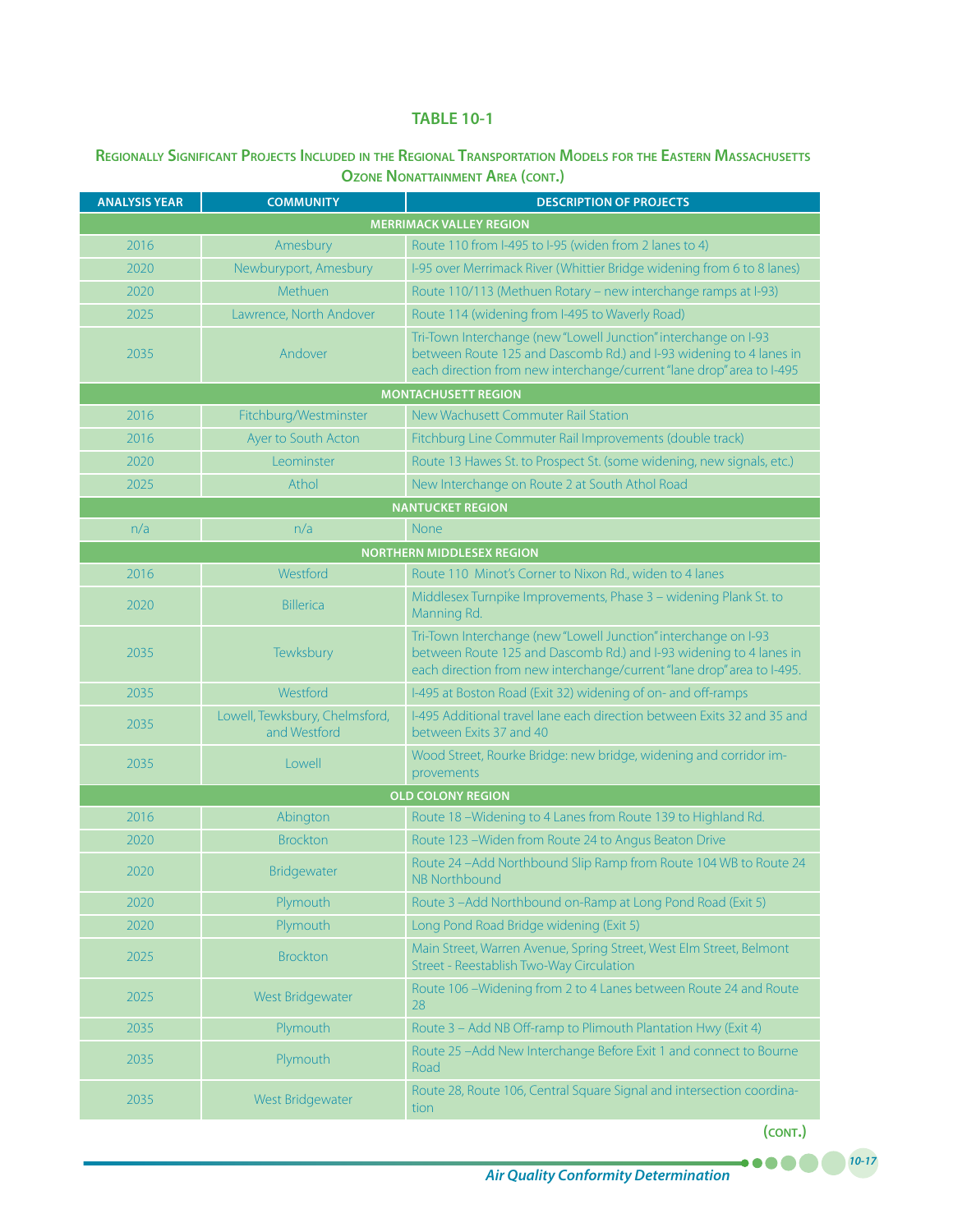#### **Regionally Significant Projects Included in the Regional Transportation Models for the Eastern Massachusetts Ozone Nonattainment Area (cont.)**

| <b>ANALYSIS YEAR</b>                     | <b>COMMUNITY</b>            | <b>DESCRIPTION OF PROJECTS</b>                                                   |  |  |  |
|------------------------------------------|-----------------------------|----------------------------------------------------------------------------------|--|--|--|
| <b>SOUTHEASTERN MASSACHUSETTS REGION</b> |                             |                                                                                  |  |  |  |
| 2016                                     | <b>Fall River, Somerset</b> | New Brightman Street Bridge -capacity improvements to 4 lane divided<br>facility |  |  |  |
| 2016                                     | <b>Fall River</b>           | Route 79/Davol Street (interchange improvements and new traffic<br>circulation)  |  |  |  |
| 2016                                     | Freetown                    | Route $24$ – New Interchange (Exit 8 $\frac{1}{2}$ )                             |  |  |  |
| 2016                                     | Mansfield                   | Route 140/I-495 New Southbound On-Ramp                                           |  |  |  |
| 2020                                     | Dartmouth                   | Route 6 (Faunce Corner Rd)./I-195 Interchange -Bridge Widening to 5<br>Lanes     |  |  |  |
| 2035                                     | Taunton                     | Route 24/140 - Interchange Reconstruction                                        |  |  |  |

#### **TABLE 10-2**

#### **Emissions from Off-Model Sources of VMT in Eastern Massachusetts**

|                        | <b>MODE</b>          | 2010         |             | 2016         |             | 2020         |             | 2025         |             | 2035         |             |
|------------------------|----------------------|--------------|-------------|--------------|-------------|--------------|-------------|--------------|-------------|--------------|-------------|
|                        |                      | <b>GRAMS</b> | <b>TONS</b> | <b>GRAMS</b> | <b>TONS</b> | <b>GRAMS</b> | <b>TONS</b> | <b>GRAMS</b> | <b>TONS</b> | <b>GRAMS</b> | <b>TONS</b> |
|                        | <b>Buses</b>         | 30,400       | 0.034       | 30,400       | 0.034       | 30,400       | 0.034       | 30,400       | 0.034       | 30,400       | 0.034       |
| VOC<br>ISSIONS         | Commuter Rail        | 123,400      | 0.136       | 70,500       | 0.078       | 70,500       | 0.078       | 27,100       | 0.030       | 9,500        | 0.010       |
| EMISSI                 | Commuter Boat        | 285,800      | 0.315       | 285,800      | 0.315       | 285,800      | 0.315       | 285,800      | 0.315       | 285,800      | 0.315       |
|                        | <b>TOTAL</b>         | 439,600      | 0.485       | 386,700      | 0.426       | 386,700      | 0.426       | 343,300      | 0.378       | 325,700      | 0.359       |
|                        |                      |              |             |              |             |              |             |              |             |              |             |
|                        | <b>Buses</b>         | 1,288,100    | 1.420       | 1,288,100    | 1.420       | 1,288,100    | 1.420       | 1,288,100    | 1.420       | ,288,100     | 1.420       |
| NOX<br><u>IISSIONS</u> | <b>Commuter Rail</b> | 2,711,400    | 2.989       | 1,613,300    | 1.778       | 1,613,300    | 1.778       | 921,900      | 1.016       | 447,400      | 0.493       |
| 훕                      | Commuter Boat        | 539,800      | 0.595       | 539,800      | 0.595       | 539,800      | 0.595       | 539,800      | 0.595       | 539,800      | 0.595       |
|                        | <b>TOTAL</b>         | 4,539,300    | 5.004       | 3,441,200    | 3.793       | 3,441,200    | 3.793       | 2,749,800    | 3.031       | 2,275,300    | 2.508       |

# **Changes in Project Design Since the Last Conformity Determination Analysis**

The Commonwealth requires that any change in project design from the previous conformity determination for the region be identified. The last conformity determination was performed for the JOURNEY to 2030 Amendment, in November 2009. Changes that have occurred since the last conformity determination are as follows:

- The modeled base year has changed to 2009 and updated to 2010.
- A new analysis year has been included in the conformity determination. An air quality analysis has been completed for 2016. This complies with EPA's Transportation Conformity Rule Restructuring Amendments (40 CFR Part 93.118,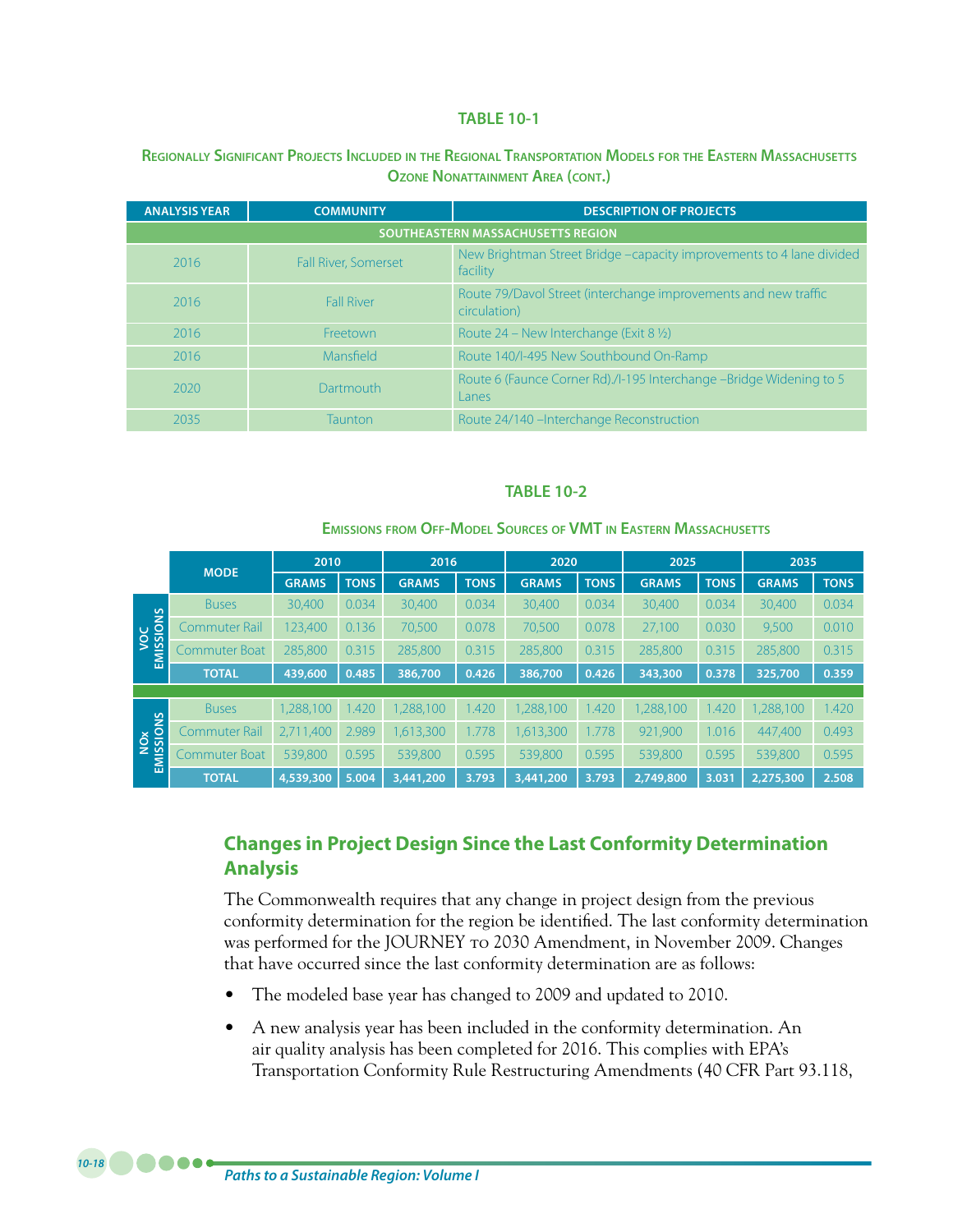expected to become effective August 2011), which states that "if the attainment date has not yet been established, the first analysis year must be no more than five years beyond the year in which the conformity determination is being made." (2011 base to 2016 analysis year).

- Emission factors have been developed for 2010, 2016, 2020, 2025, and 2035 using Mobile 6.2, with inputs approved by DEP and EPA.
- New HPMS (Highway Performance Monitoring System) adjustment factors have been developed for the new 2010 base year.

# **Model-Specific Information**

40 CFR Part 93.111 outlines requirements pertaining to the network-based transportation demand models. These requirements include modeling methods and functional relationships that are to be used in accordance with accepted professional practice and are to be reasonable for purposes of estimating emissions. The Boston Region MPO has used the methods described in the conformity regulations for the analysis in this LRTP.

### **Highway Performance Monitoring System Adjustments**

As stated in EPA guidance, all areas of serious ozone and carbon monoxide nonattainment must use the Federal Highway Administration's (FHWA's) Highway Performance Monitoring System (HPMS) to track daily vehicle-miles of travel (VMT) prior to attainment to ensure that the state is in line with commitments made in reaching attainment of the ambient air quality standards by the required attainment dates. MassDOT provided HPMS information to DEP. DEP used this information in setting mobile-source budgets for VOCs, NOx, and CO in all SIP revisions prior to 1997. DEP has since revised its VOC and NOx budgets using transportation-demand model runs. However, the models must still be compared to HPMS data, since HPMS is currently the accepted tracking procedure as outlined in the regulations.

The conformity regulations require that all model-based VMT be compared with the HPMS VMT to ensure that the region is in line with VMT and emission projections made by DEP. An adjustment factor that compares the 2000 HPMS VMT to the 2000 transportation model VMT has been developed. This adjustment factor is then applied to all modeled VOC and NOx emissions for the years 2010 through 2035 to ensure consistency with EPA-accepted procedures.

| 2010 HPMS VMT    | $=$ | Adjustment factor           |
|------------------|-----|-----------------------------|
| 2010 Modeled VMT |     | for VOC and NO <sub>x</sub> |

HPMS adjustment factors, calculated on a regional basis, are applied to the model output of future scenarios, and they occasionally change as base-year models are updated or improved. The latest HPMS factors for the Eastern Massachusetts Ozone Nonattainment Area are shown in Table 10-3.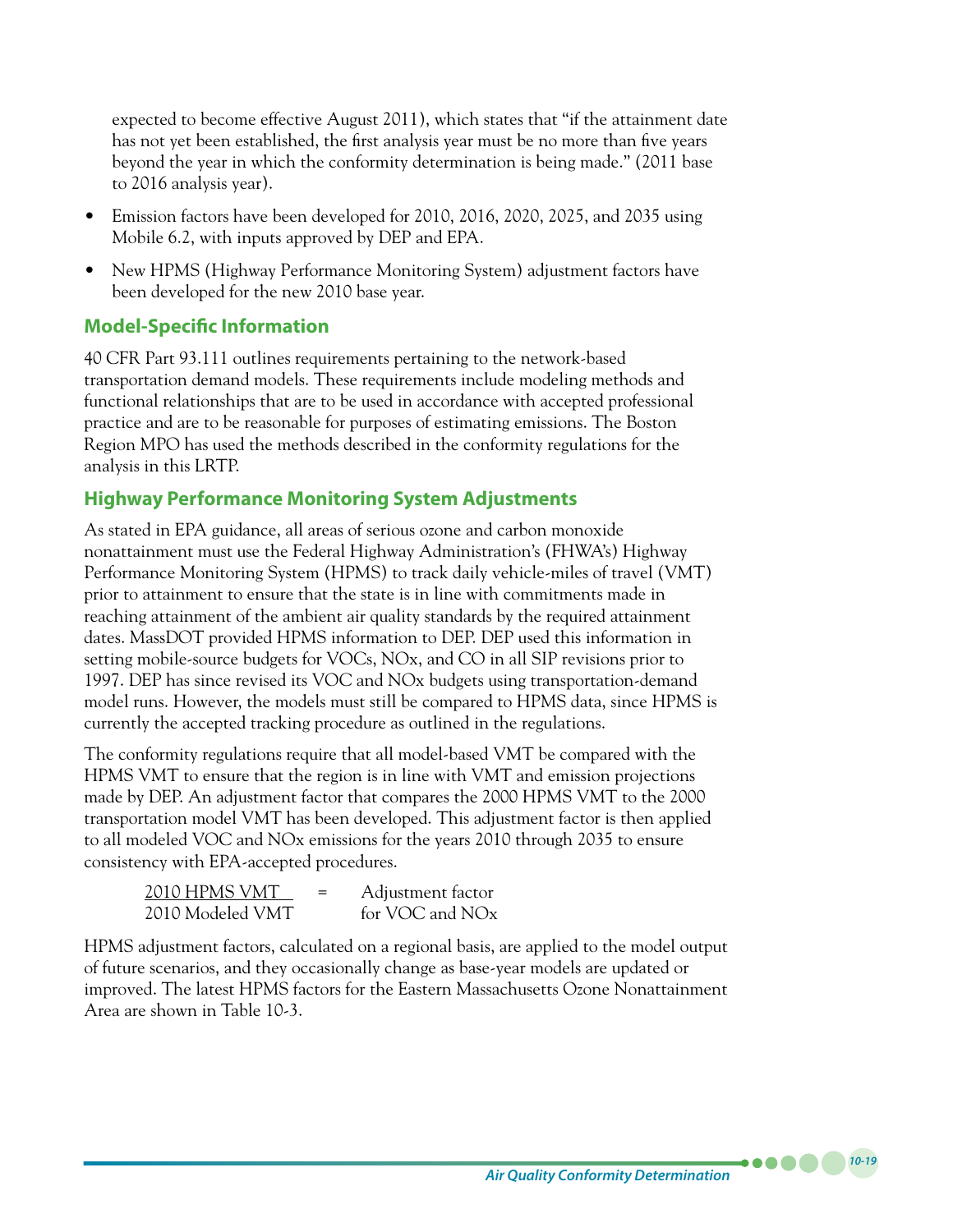| <b>MPO REGION</b>            | 2010 HPMS VMT<br>(MILES) | <b>TRAVEL DEMAND</b><br><b>MODEL VMT</b><br>(MILES) | <b>HPMS/MODEL</b><br><b>CONVERSION</b><br><b>FACTOR</b> |
|------------------------------|--------------------------|-----------------------------------------------------|---------------------------------------------------------|
| Cape Cod                     | 6,869,000                | 4,456,118                                           | 1.541                                                   |
| <b>Central Massachusetts</b> | 14,564,000               | 11,924,422                                          | 1.221                                                   |
| Martha's Vineyard            | 266,000                  | 224,944                                             | 1.183                                                   |
| Merrimack Valley             | 9,353,000                | 9,143,834                                           | 1.023                                                   |
| <b>Boston</b>                | 60,751,000               | 71,225,035                                          | 0.853                                                   |
| Montachusett                 | 5,015,000                | 4,392,193                                           | 1.142                                                   |
| Nantucket                    | 153,000                  | 71,899                                              | 2.128                                                   |
| Northern Middlesex           | 6,523,000                | 6,735,326                                           | 0.968                                                   |
| Old Colony                   | 6,883,000                | 6,549,927                                           | 1.051                                                   |
| Southeastern Massachusetts   | 14,710,000               | 13,745,040                                          | 1.070                                                   |
| <b>TOTAL EASTERN MASS.</b>   | 125,087,000              | 128,468,738                                         | 0.974                                                   |

#### **HPMS Adjustment Factors**

Since the CO emission budget for the Boston CO attainment area was determined using the HPMS method rather than the transportation model, a different adjustment factor is applied to the CO emissions for the nine cities and towns in that area. This was done by comparing the 1990 CO emissions from the nine cities and towns resulting from the 1990 base-year model run to the 1990 HPMS-generated CO emissions data submitted as part of the SIP. The HPMS data were divided by the model data to determine the CO adjustment factor to be applied to all modeled CO emissions for future years. The CO HPMS adjustment factor is 0.71.

# THE CONFORMITY TEST

### **Consistency with Emission Budgets Set Forth in the SIP**

The Boston Region MPO has conducted an air quality analysis for *Paths to a Sustainable Region.* The purpose of the analysis is to evaluate the air quality impacts on the SIP of the projects included in the LRTP. The analysis evaluates the change in ozone-precursor (VOCs and NOx) emissions and CO emissions due to implementation of the LRTP. The modeling procedures and assumptions used in this air quality analysis follow the EPA's final conformity regulations. They are also consistent with procedures used by DEP to develop Massachusetts's "1990 Base-Year Emission Inventory," "1996 Reasonable Further Progress Plan," "Post-1996 Reasonable Further Progress Plan," "1996 Rate of Progress Report," and "Ozone Attainment Demonstration" for the SIP. All consultation procedures were followed to ensure that a complete analysis of the LRTP was performed and was consistent with the SIP.

The primary test for showing conformity with the SIP is to demonstrate that the air quality conformity of this LRTP is consistent with the emission budgets set forth in the SIP. The Massachusetts Reasonable Further Progress Plan (RFP) was deemed complete by the EPA on June 5, 1997. The EPA determined that the 15 percent RFP SIP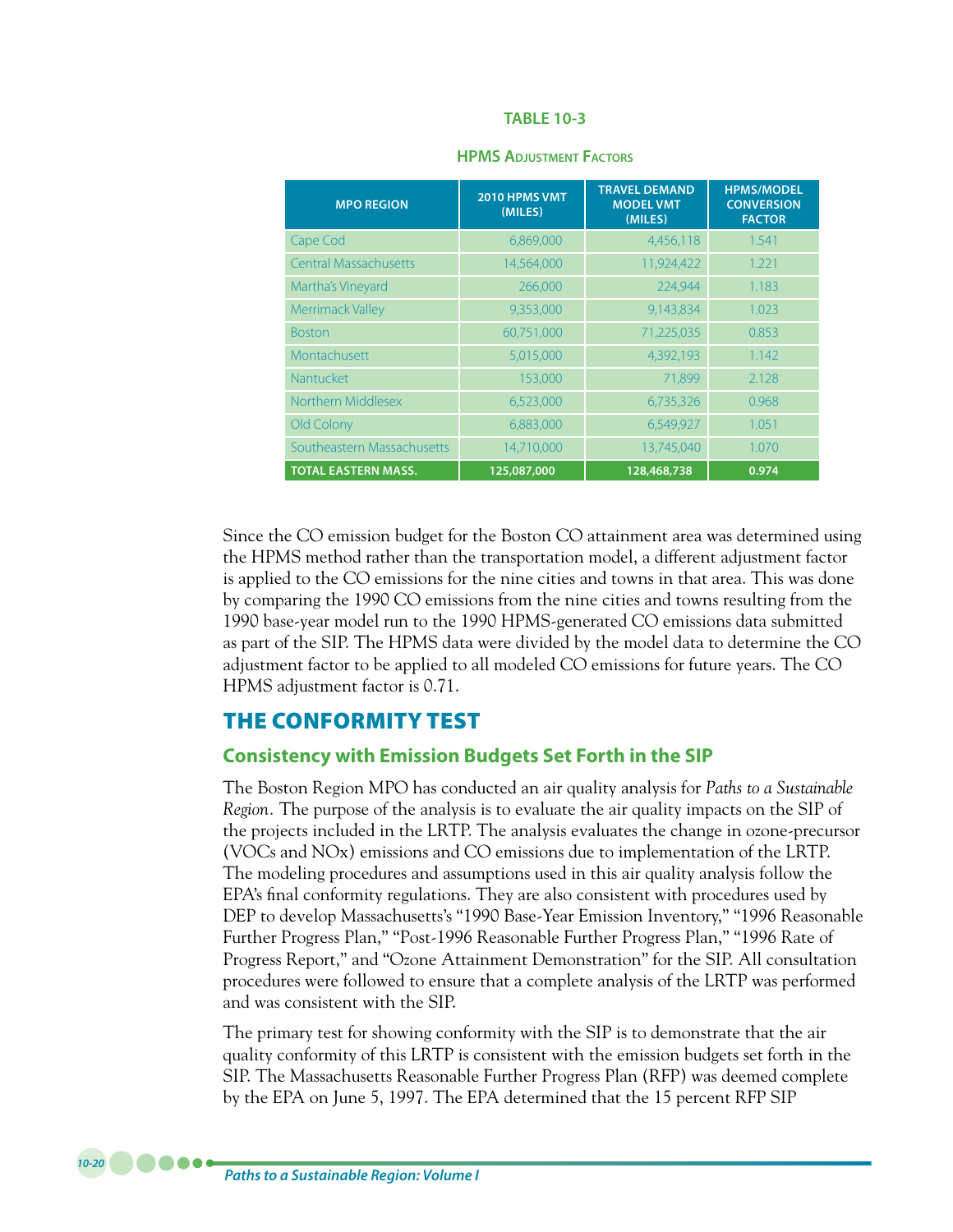submittal contained an adequate mobile source emissions budget to conduct conformity determinations using the conformity criteria. In addition, the 2009 mobile-source emission budget for Eastern Massachusetts was found adequate for conformity purposes by the EPA in March 2008.

The MPO staff estimated VOC and NOx emissions for the Boston Region MPO region. MassDOT included the Boston Region MPO emissions estimates in the final emission totals for all areas and all MPOs in Massachusetts. The VOC mobile-source emission budget for 2009 for the Eastern Massachusetts Ozone Nonattainment Area has been set at 63.5 tons per summer day, and the 2009 mobile-source budget for NOx is 174.96 tons per summer day. As shown in Tables 10-4 and 10-5, the results of the air quality analysis demonstrate that the VOC and NOx emissions from all build scenarios are less than the VOC and NOx emissions budgets for the Eastern Massachusetts Ozone Nonattainment Area.

The CO mobile-source attainment inventory for 1993 for the nine cities in the Boston area recently reclassified as being in attainment is 305.43 tons per winter day. The projection of mobile sources for the Boston maintenance area is 228.33 tons per winter day for 2010. Estimates of CO emissions for the nine cities in the Boston maintenance area for various years are shown in Table 10-6. The CO emissions are less than the CO emission budget.

#### **TABLE 10-4**

#### **VOC Emissions Estimates for the Eastern Massachusetts Ozone Nonattainment Area (in tons per summer day)**

| <b>YEAR</b> | <b>BOSTON REGION</b><br><b>MPO ACTION</b><br><b>EMISSIONS</b> | <b>EASTERN MA</b><br><b>ACTION</b><br><b>EMISSIONS</b> | <b>EMISSION</b><br><b>BUDGET</b> | <b>DIFFERENCE</b><br><b>(ACTION MINUS</b><br><b>BUDGET)</b> |
|-------------|---------------------------------------------------------------|--------------------------------------------------------|----------------------------------|-------------------------------------------------------------|
| 2010        | n/a                                                           | 64.974                                                 | n/a                              | n/a                                                         |
| 2016        | 17.664                                                        | 36.232                                                 | 63.50                            | $-27.268$                                                   |
| 2020        | 15.645                                                        | 32.386                                                 | 63.50                            | $-31.114$                                                   |
| 2025        | 15.316                                                        | 30.988                                                 | 63.50                            | $-32.512$                                                   |
| 2035        | 14657                                                         | 31.063                                                 | 63.50                            | $-32.437$                                                   |

#### **TABLE 10-5**

#### **NOx Emissions Estimates for the Eastern Massachusetts Ozone Nonattainment Area (in tons per summer day)**

| <b>YEAR</b> | <b>BOSTON REGION</b><br><b>MPO ACTION</b><br><b>EMISSIONS</b> | <b>EASTERN MA</b><br><b>ACTION</b><br><b>EMISSIONS</b> | <b>EMISSION</b><br><b>BUDGET</b> | <b>DIFFERENCE</b><br><b>(ACTION MINUS</b><br><b>BUDGET)</b> |
|-------------|---------------------------------------------------------------|--------------------------------------------------------|----------------------------------|-------------------------------------------------------------|
| 2010        | n/a                                                           | 178.925                                                | n/a                              | n/a                                                         |
| 2016        | 30.307                                                        | 66.219                                                 | 174.96                           | $-108.741$                                                  |
| 2020        | 19.531                                                        | 45.188                                                 | 174.96                           | $-129.772$                                                  |
| 2025        | 17.092                                                        | 36.521                                                 | 174.96                           | $-138.439$                                                  |
| 2035        | 12214                                                         | 29.038                                                 | 174.96                           | $-145922$                                                   |

*10-21*

. . . .